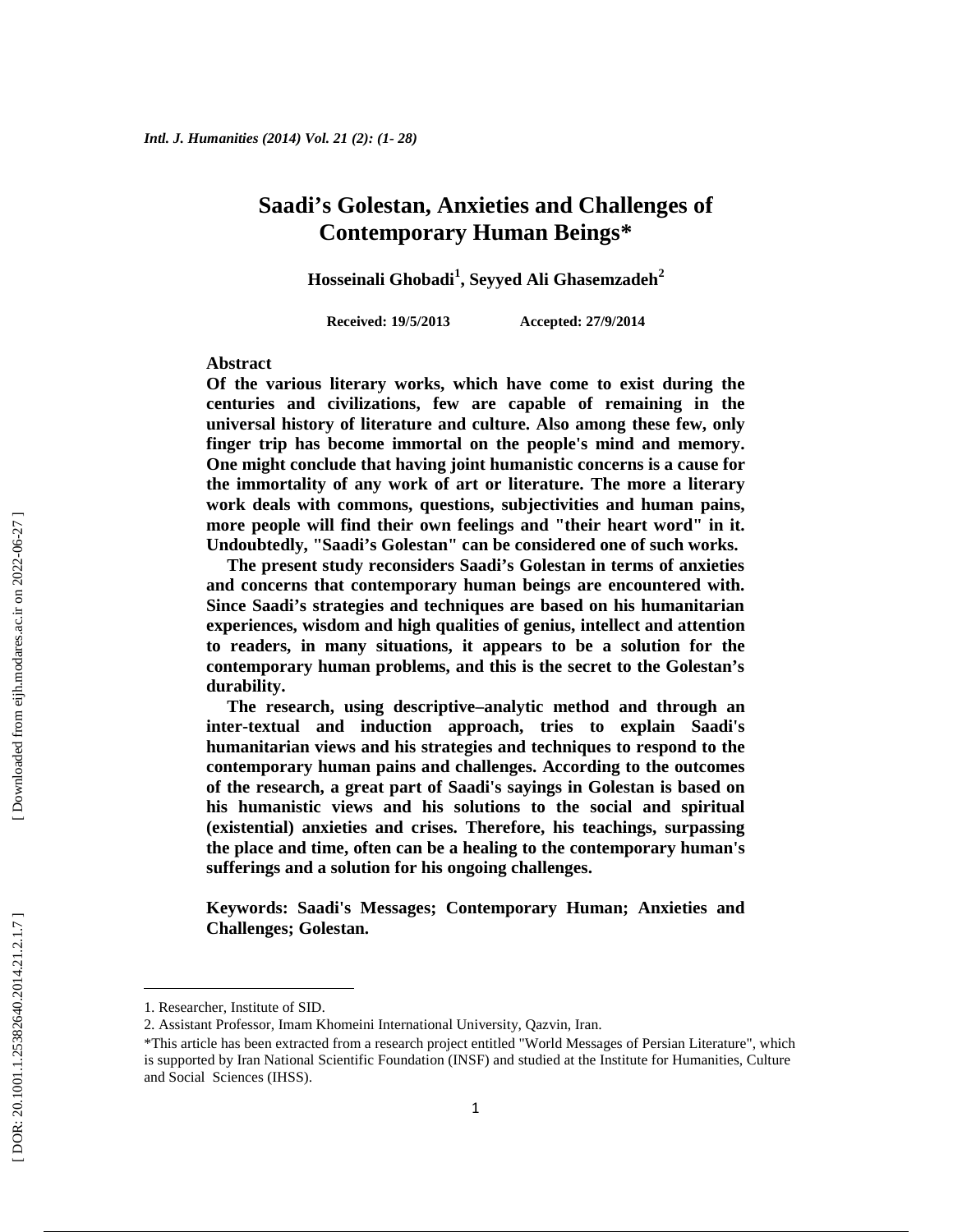### **Introduction**

Through human life span, besides such common concepts as wish, hope, satisfaction, grief and pain that do change in the passage of time, there appear some challenges and crises that can be obvious or hidden in the pattern of a society, proportional to historical periods and other factors of an era; challenges with unique artistic and literary capacities like aesthetic dimensions, in one hand, and capability of meaning production, on the other, which have made them the best setting for posing such issues.

Thus, within the history of Persian literature and culture, there are works that have gone beyond the levels and boundaries of their own eras and are regarded as "productive" cultural texts because of their intellectual richness as well as dynamic posing of onto -logical, epistemological and anthropological fundamentals. By

productive, we mean that they, having an artistic language, produce new concepts correspondent to the changes of every era.

Such works, created primarily as a result of reader-orientated concerns, the socialistic mind and moderate religious and humanistic world outlook of the author, can act as a mirror reflecting desires, beliefs and realities of individual and social lives of their readers and, in fact, the Iranian society's conscience and mind.

Golestan, Saadi's unique masterpiece, is one of the great and reader-orientated works in Persian literature that, due to its concern for sociological rules (i.e. consideration for the temporal, positional and causal conditions), contains moral, social and humanistic messages. $<sup>1</sup>$  In</sup> fact, through analysis of Golestan's content, one can draw the structural order and moral model, special to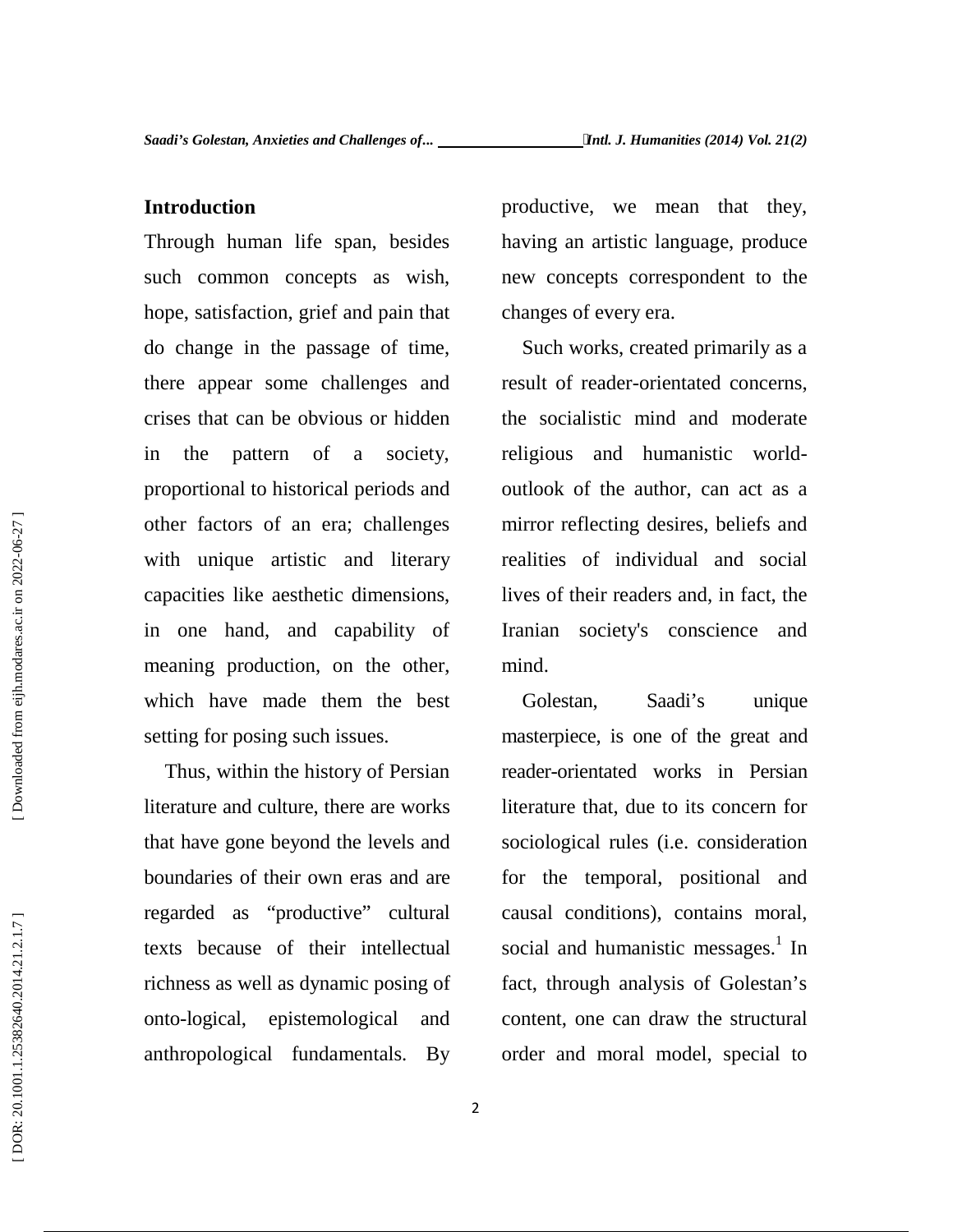Saadi's thinking system.

Saadi, having a reader-orientated approach, actualizes his creative ability in Golestan and, as he thinks universally and has messages for the people all over the world, does not speak of an unattainable world; rather he draws his words from the daily life of ordinary people and exposes his reader to a "real and sensible world" exhilaration: (Yusefi's introduction to Golestan, 1995: 30). But Saadi's sagacity and deep thinking in Golestan is due to anthropological bases, so it aims the pure nature of human and poses for every simple or complicated issue a cultural, moral and religious solution. Especially that Saadi offers his thoughts and viewpoints on the basis of appealing prophet-like experiences and methods. He tries to organize the order of words and meaning configuration in a way that, have fresh talks for every generation in all eras.

His attempt in creating a new school, realistically containing all aspects of life, is based on seeking for excellence, rightness, truth and deism. In Saadi's thought, spiritual relations and social connections among people enjoy originality. Therefore, he is seeking a life accompanied by success and far from tensions. Practical morality is obvious in his talk, and mysticism and religion connect to everyday-life (Eslami Nodoshan, 1977:578). In Golestan, one's eyes are opened to a world, where every human being with his unique thoughts and acts seeks the way to survive and prove himself. Golestan is an answer to this question: "How we can live nice, invite all people to righteousness and solve the life's problems?"

Saadi is a genius whose talent always appears in the very first look in his wonderful literary power and

3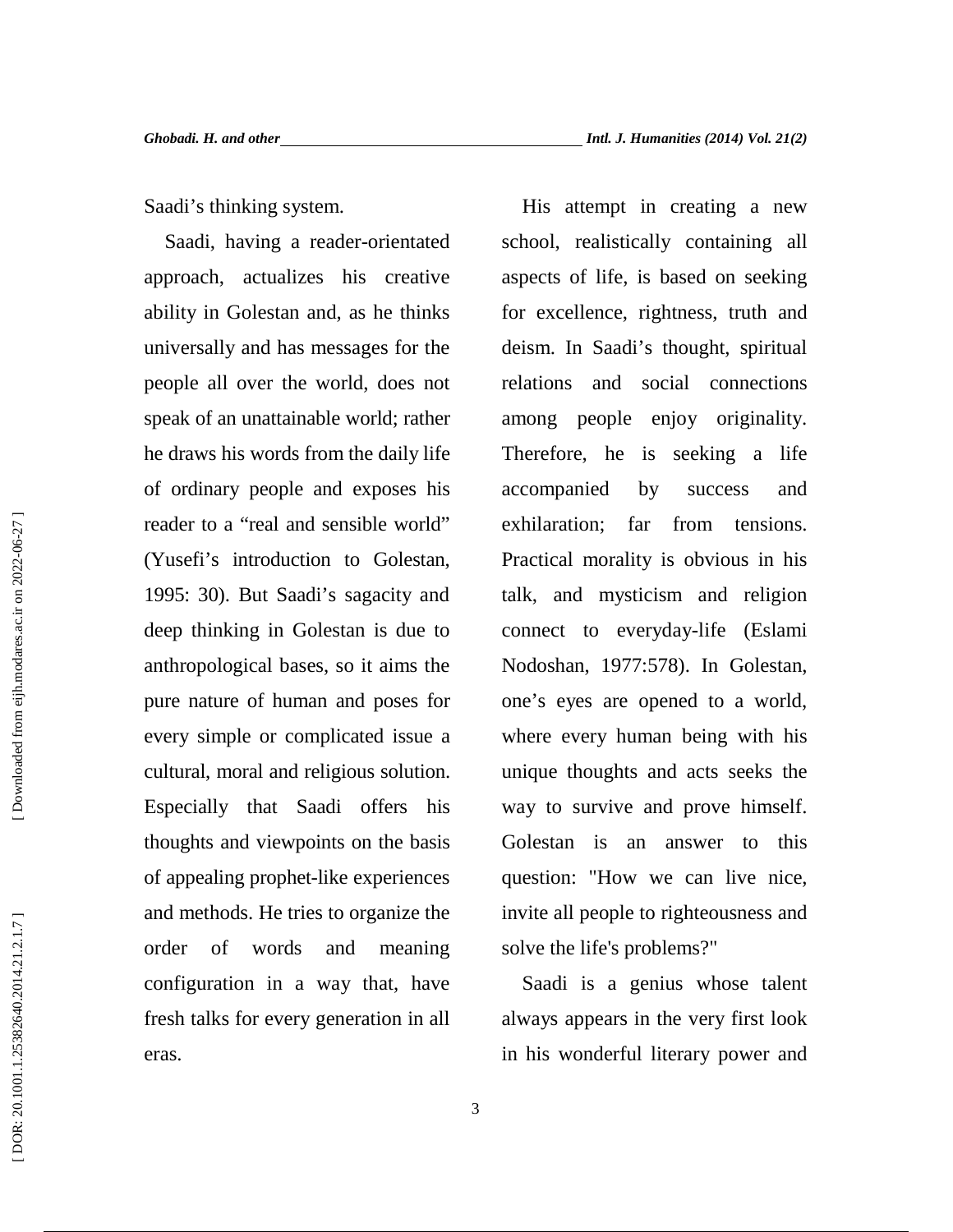its companionship with meaning inspiration. As neo-historians believe that excellent literary techniques not only are the conduct of historical conditions, but also they contribute to construct the history (Bertens, 2005:204). Saadi's talent has some other aspects; at the top is solving the paradoxical social problems such as the art of living happy and inviting others to happiness in the darkest political, social and industrial period of Iranian history, i.e. the time of Moqol invasion, sectarian, religious and racial struggles, and oppression and cruelty of the then emperors and governors. Nevertheless, this makes his works, especially Golestan, more universal and borderless:

"In the great realm of Saadi's works and his matches, universal and perpetual issues do rule. He goes from particular to the whole, and this is a characteristic of great literary men; i.e. to draw general outcomes from minor details, events like the invasion of Mogul did not seem to them a new issue, rather they were to solve basic human problems" (Eslami Nodoshan, 2004:122).

Though Saadi's works and especially Golestan are mainly rational, we are encountered also a kind of myth-orientation due to the literary elegance and style of expression. In fact, integration of form and meaning in Golestan is archetypes that bear both emotional and semantic qualities simultaneously (see: Edgar &  $2009:222$ ). It goes beyond the limits of both time and language, and concludes humanistic messages. Saadi's words are both about real life and beyond it. He lives in history and, at the same time, looks at ultra-history; he tries to connect all these to each other: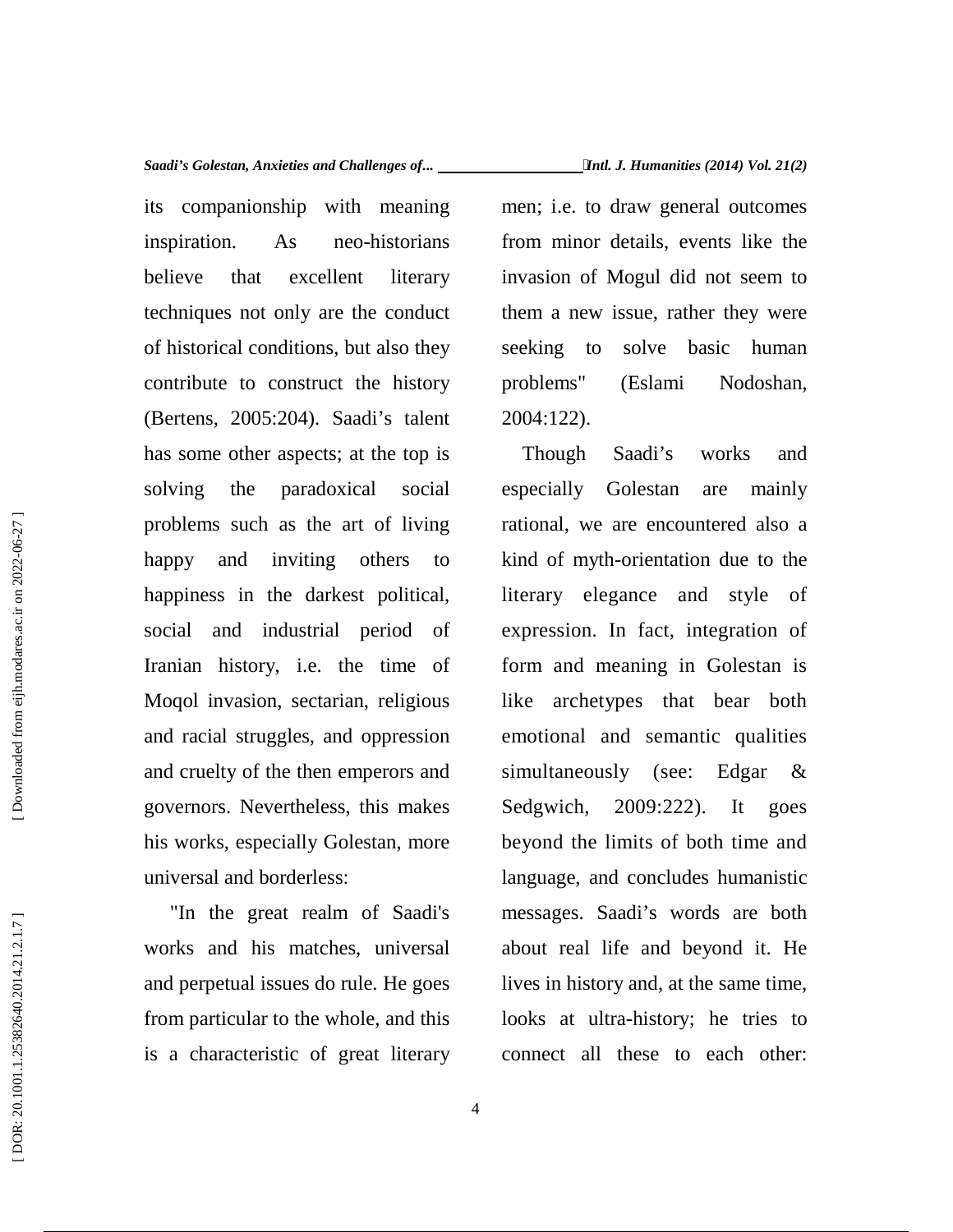"Reading Saadi's books, one sees a permanent connection and a coequal between wisdom and fantasy, a philosophy of sound wisdom, and a completely practical morality" (Masse, 1986:15).

He was trying to illustrate human beings besides the world, with all faults and virtues, controversies and contradictions, within an eternal discourse. So, in his Golestan, both the world and human being are described as they are; a right illustration of the real world with its all ups and downs and wonders (Zarrinkoob, 1985:235).

Every section of Golestan takes into account a "humanistic issue" in order to establish a humanistic interaction with the reader. The study of eight sections of Golestan proves such a claim. From this point of view, extracting Saadi's messages about common humanistic challenges, in case of theory, would be adequate

and usual, and in the case of functionalism, would be useful and practical. Hence, his words have gone beyond borders and his fame has been spread out (Hakimi, 2006:25). Accordingly, Saadi's Golestan should be considered as one of the richest sources in recognition of human common challenges. A work that does not pose only one specific nation's problems and issues in a particular momentum of history, rather it addresses to the solution of these shortcomings. The existence of an approach clarifies the necessity of conducting this research and the analysis of Saadi's anthropological and epistemological outlook. Particularly, considering the fact that no research has been done so far in the realm of Saadi recognition employing this approach, such an interdisciplinary research can provide a new view to the studies of this domain.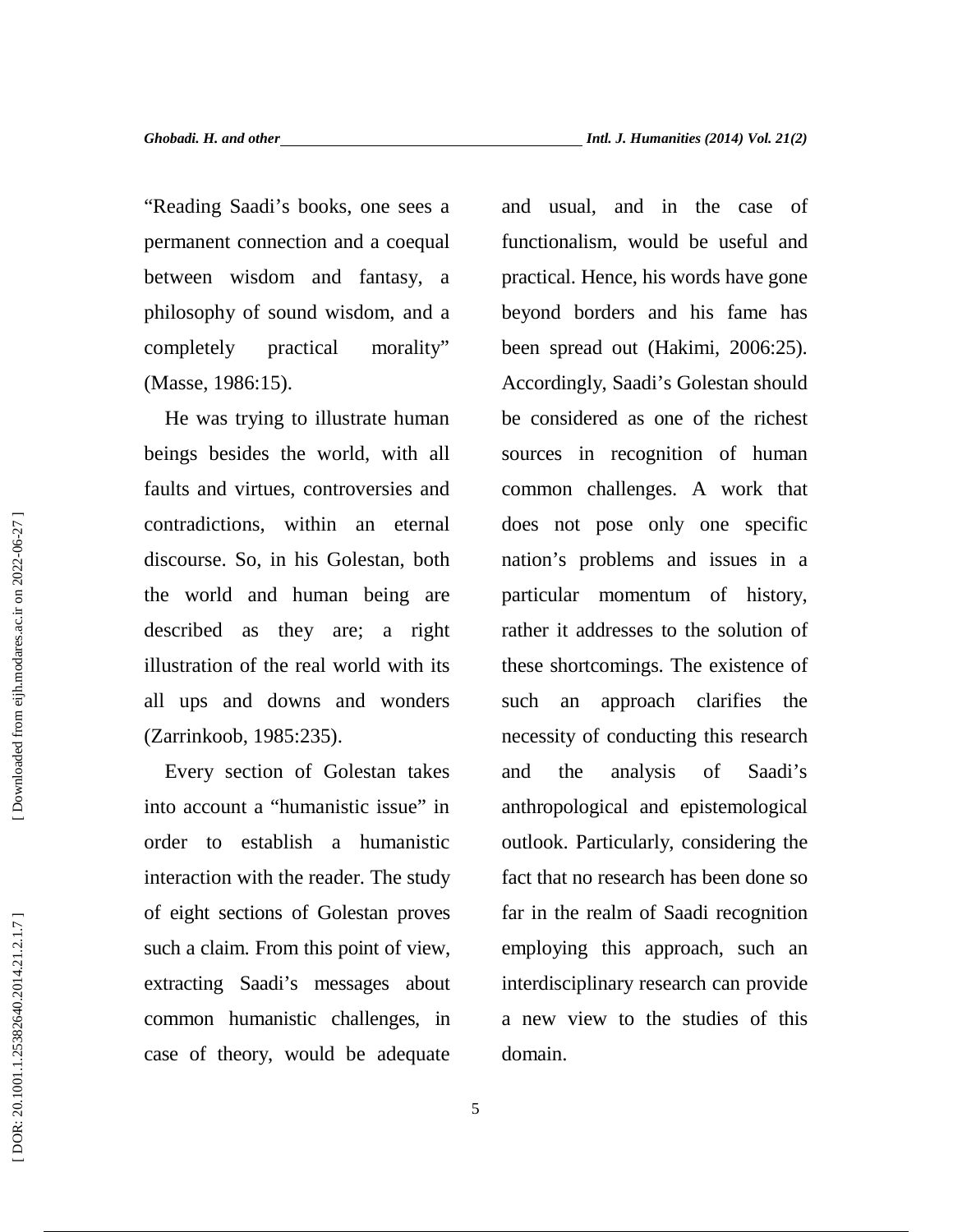### **Research Methodology**

The research method is descriptive analytic on the basis of hermeneutic approach, and it tries to consider and explain Golestan in terms of Saadi's solutions to the crises of life, and provide tips for contemporary human beings in different aspects. Thus an index interpretation would be a bridge from Golestan's text to the today human's needs and concerns.

If we take into account Shelley Meyer's word that "Right understanding, operates on the basis of rules and principles whose detection and recognition can guide to meaning deduction from every text" (Palmer, 1987/ 2009:1), and also accepting these words from Gadamer that "understanding, is not, like a twinkle of lucidity, an act that we do, rather it happens to us. Understanding is the effect of history. So, hermeneutic philosophy

regards understanding as an answer to the effective history but not as a subjective behavior" (quoted by Joel Weinsheimer: 2010: 62). Then reliance on hermeneutic approach can be helpful in analyzing the text of Golestan and extracting Saadi's views about the crises of contemporary human beings. Therefore, the text of Golestan, being aligned to "Hans Robert Jauss", should be considered as an open text (see: Makaryk, 2006:39) that, according to the reader's expectation of the text, guides him in different times and historical periods to an understanding of the text. In today's literary criticism, reader's understanding of the text does not more rely on the author and his illustrated model but to the reader himself and his affections and characteristics. To the extent that Gadamer, in his phenomenological outlook, emphasizes that a literary work does not necessarily provide us

DOR: 20.1001.1.25382640.2014.21.2.1.7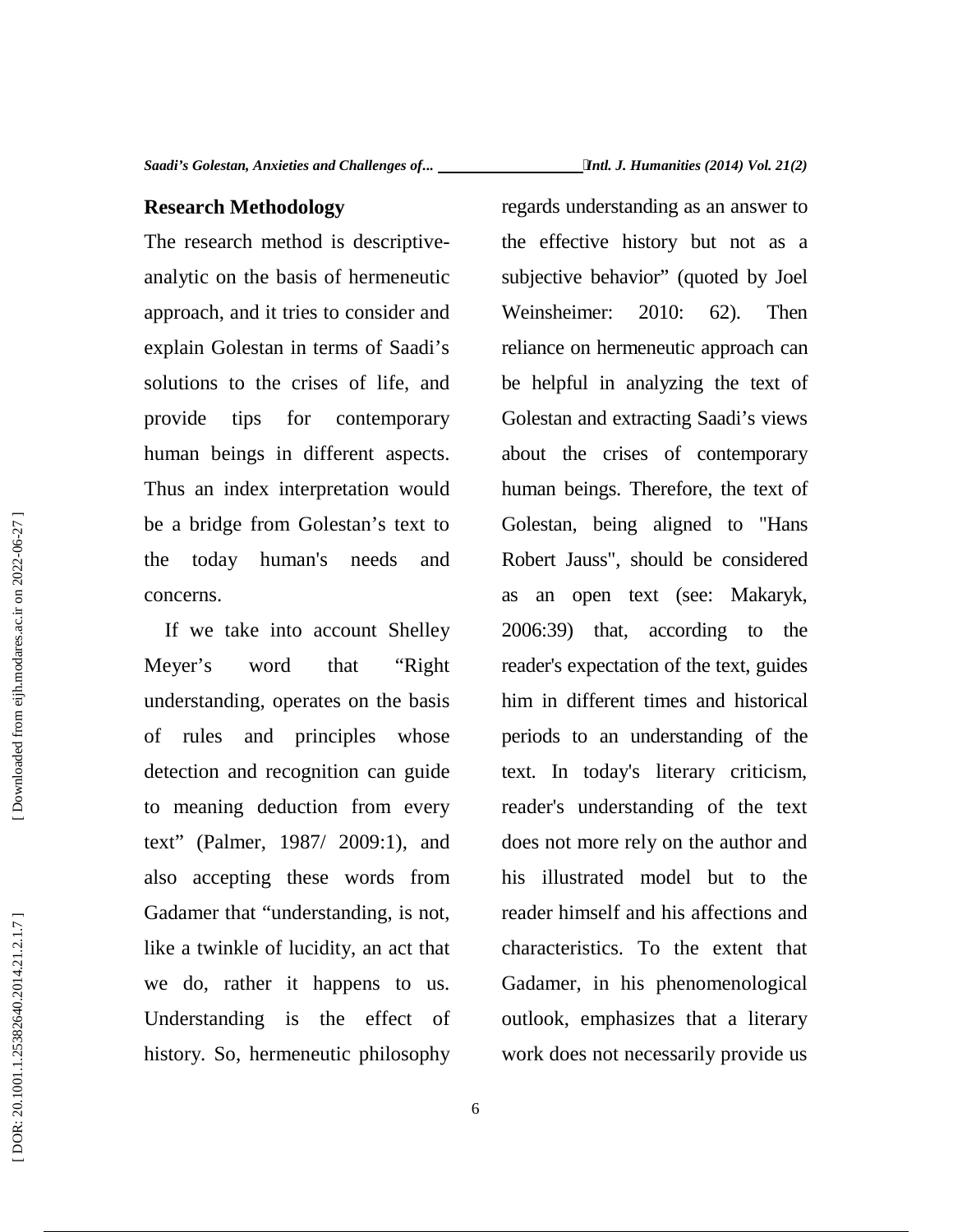always with a concrete meaning of the world, and the meaning relies on the historical position of the reader (see Hassani, 2010:135).

# **1.Challenges and Crises of Human Beings in Saadi's View**

If we take these words of Gadamer into account that "The circle of understanding, which interpretation does occur within its frame, should contain historical position and awareness of the interpreter, contemporary time of the work and the impact of its past" (according to Makaryck 2006:128), then the meaning understood from an innovative literary text like Golestan would be based on our historical position, in which the pivotal issues of life are pain and suffering, and seeks the help of philosophical and moral thought to offer traditional and practical solutions. So, to find the pivotal issue in Saadi's outlook,

to discover solutions to the crises and also to explain his messages to the contemporary humans, as Saadi's today reader, are all practical. Thus, before starting to deal with the outcomes of studying on Saadi's thought in Golestan, we need to explain briefly the challenges of today's world and refer to their origins:

# **1.1. Contemporary Society's Challenges and their Origins**

epistemological and anthropological points of view, individual and social crises have always been pivotal for philosophical debates: crises and challenges like gaps between generations, tradition modernity, identity crisis, vacuum and absurdity, authenticity of material benefit and power, suppression or death of humanistic emotions, discrimination, injustice, etc., origins of which differ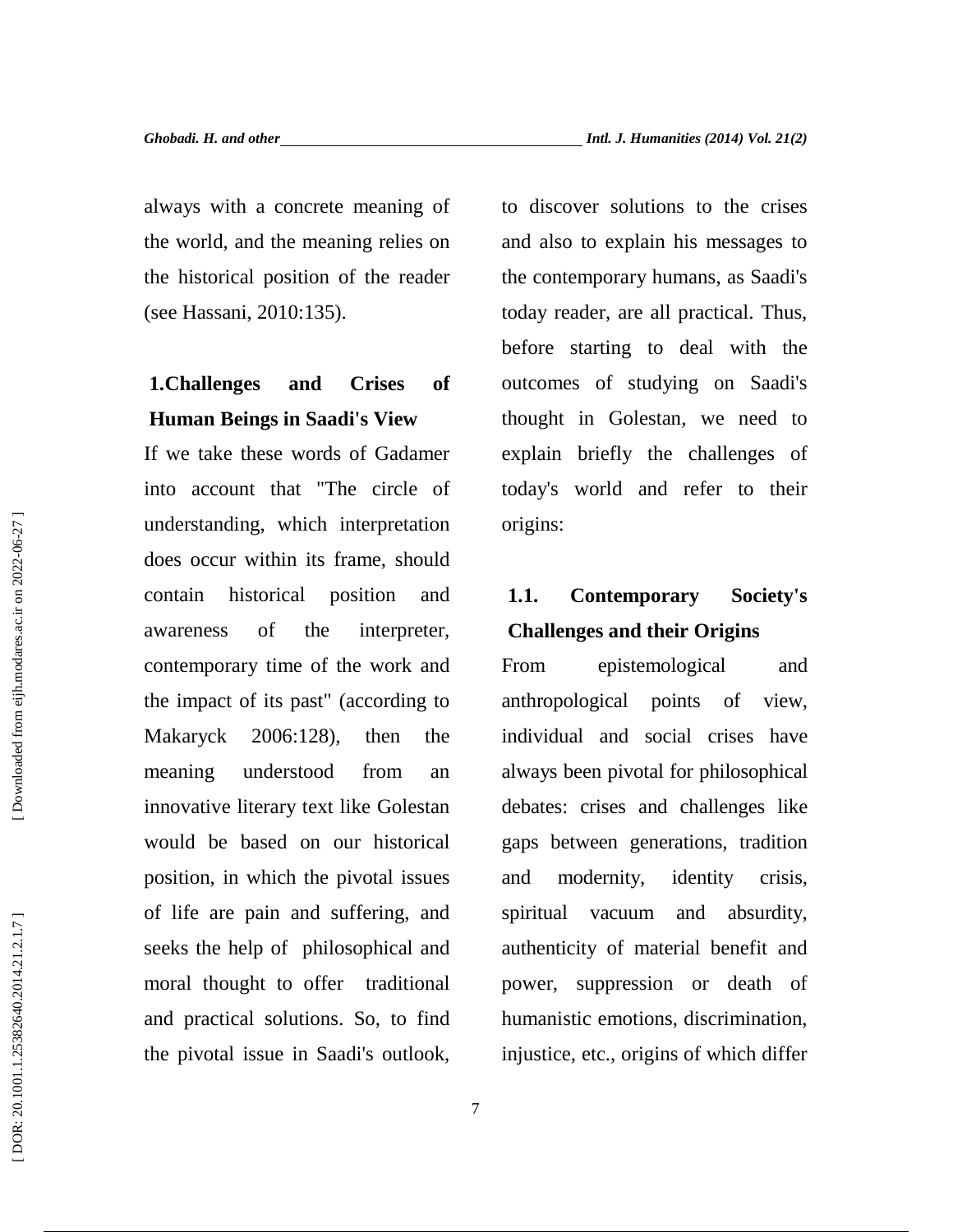in the view of different western and eastern researchers. Since, among the anthropologists of western world, it is the Existential Anthropology and Phenomenological Philosophy that claim to find the roots of human pains and crises, then we must first describe their intellectual framework in contrast to Saadi's epistemological and anthropological views.

The  $20<sup>th</sup>$  century existentialists, including Paul Tillich, believe that roots of these challenges are in three existential anxieties and one non existential anxiety:

# **1. The Anxiety of being Futile and Meaningless and Epistemological and Spiritual Crises**:

"The anxiety of futility happens when some especial spiritual concepts in life are on the threat of loss. In this sense, the construction of faith is ruined by some outward or inward processes. Man feels inability to attend in a cultural activity and frustrated about what he admitted before. He leaves a favorite and starts to like something else and, after a short time, leaves the second and goes to the third. Because the meaning of them all has been demolished and the creative "Eros" has been converted into aversion and distaste. Everything is experienced but none satisfies" (Tillich, 2008: 84) because "the fall of absolutism, expansion of freedom and democracy, the emergence of technical civilization and its triumph on all its enemies and then the start demolishing itself are all sociological preludes of the third main era of anxiety, i.e. the modern era" (Ibid: 99). Human's existential self-alienation and the fall of his spiritual life must be traced back in the meaninglessness of life.

Escape from spirituality is another kind to the anxiety of absurdity and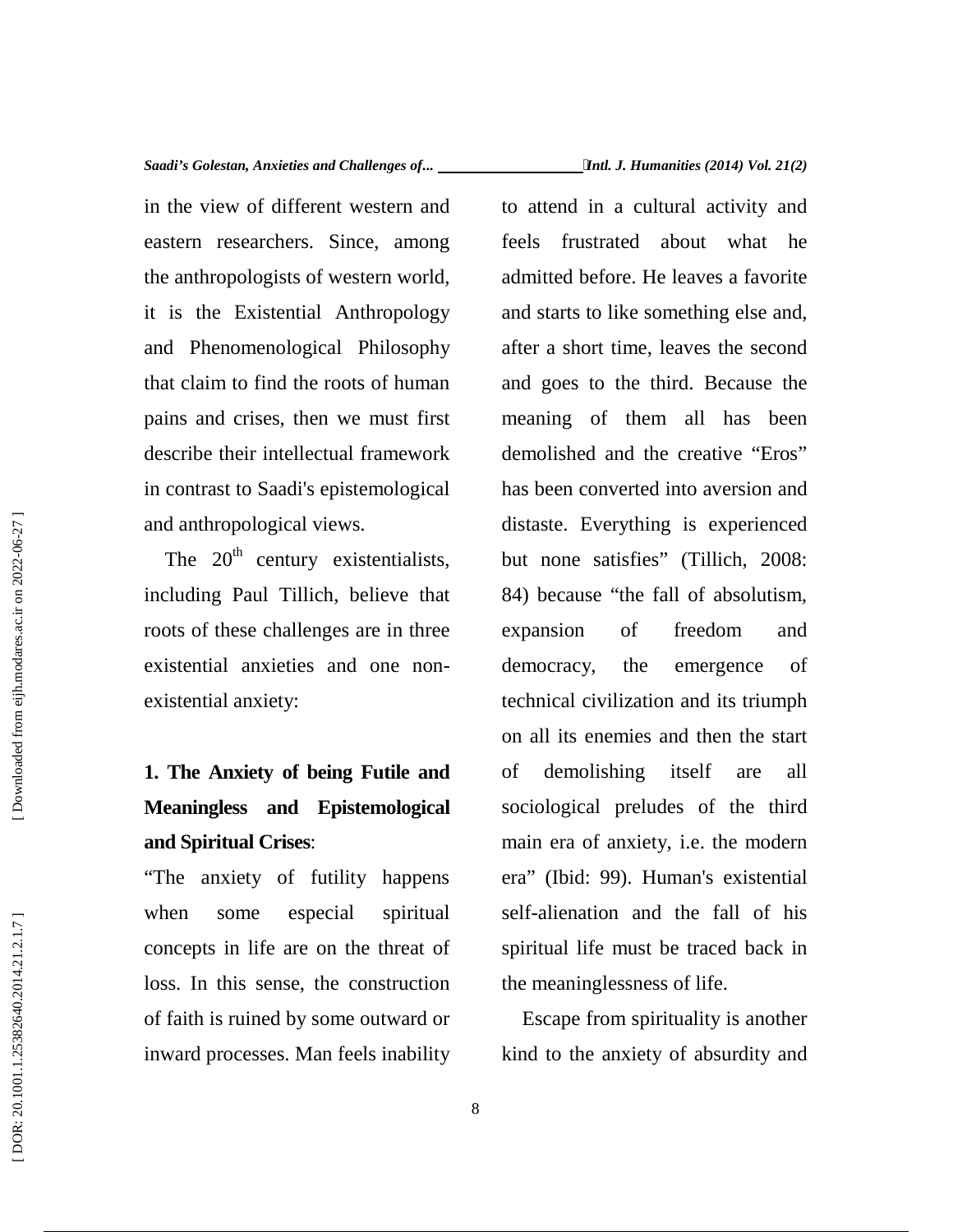meaninglessness that was accompanied by modern secularism and also the separation of science and knowledge from spirituality and the holy being (Nasr, 2006:11). The roots of such a view are in the epistemological - anthropological problems; means that new fangled man has fixed his knowledge on a cognition, based and relied on experiment, deduction and wisdom based learning, contrary to the traditional man who knew his knowledge as the result of intuitive wisdom and the holiness (Ibid: 20- 22). With the dominance of discursive attitude, God has changed from a comprehensible concept into an abstract one and, finally, converted into a thesis that can even be ignored. The natural world was treated as a suitable place for posing analyses of the deductive intellect, and its outcome was increasing rupture of human knowledge aligned

with complete separation of science and morality" (Chittik, 2006:2). According to such attitude, the first cause of all pains and sufferings is man's separation from that holy being and that mysterious, great and splendid being, i.e. God. If they are sad, ashamed and unsuccessful, it is because of this separation (Malekian, 2010:19). Also Kierkegaard believes that suspension of ethics, keeping out from faith, living in contemptible levels of material pleasures are the great pains of modern human, and the main cause to fear of meaninglessness, absence of ethical and faithful heroes, and effective presence and intensity of pseudo heroes (see: Kierkegaard, 1387/ 2008: 90). He believes the only way in salvation from this dialectic and tragic condition and attaining to the "being" level, is the transition from sufferings and pains to calmness by living a faithful life, i.e. attachment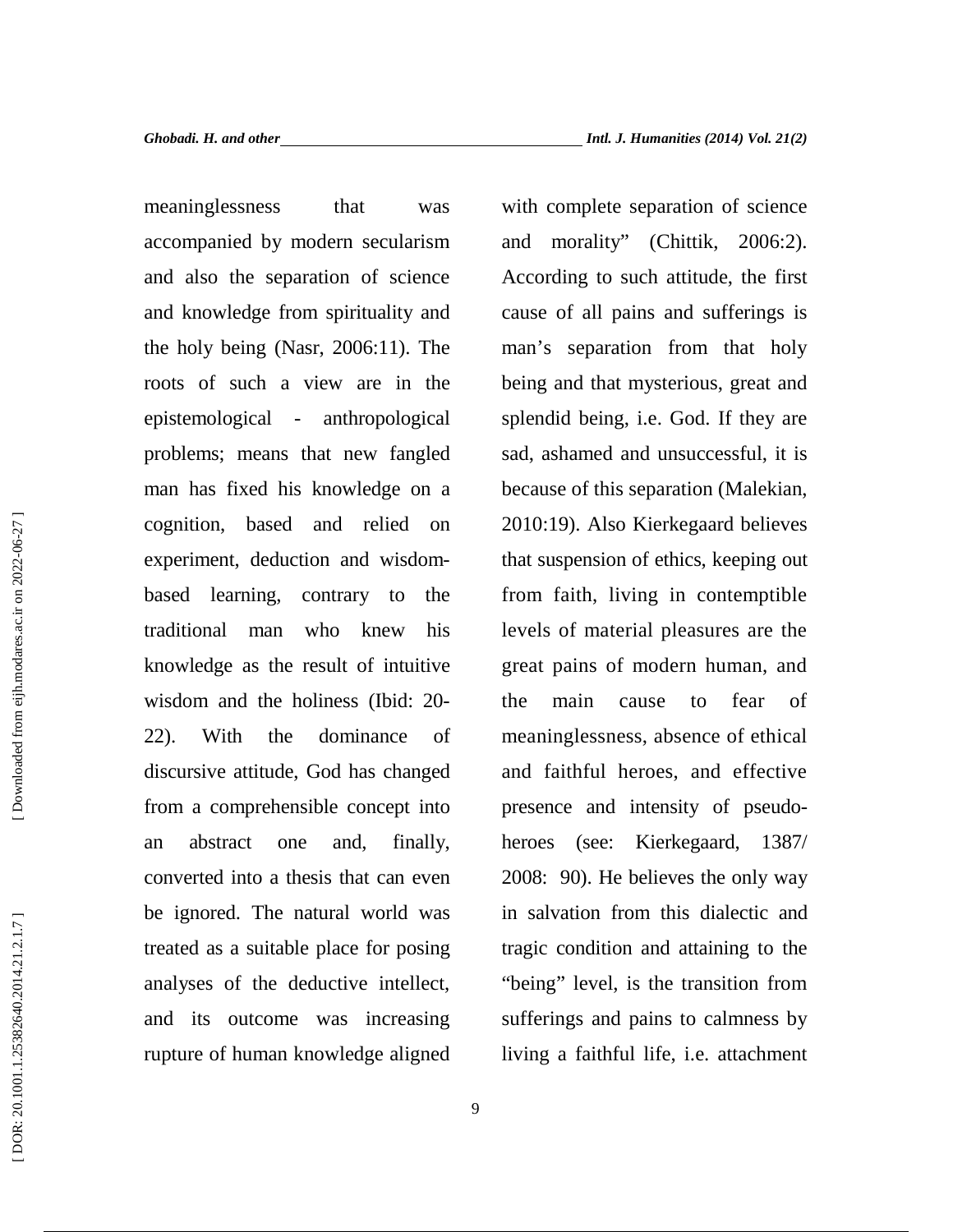to pure faith and holiness (see: Vernu & Vall, 2007:128).

**1. Anxiety of Death and Destiny** that always affected humans, mind and soul and made them contemplates on, and tries to release from that. Especially that "anxiety of death increases along with its fast individualization; considering the fact that people in communication oriented cultures face to this anxiety less" (Tillich, 2007:79). The wish for eternal life, which that is frequently used in man's mythical beliefs and these myths are recreated in new forms and themes within new stories and movies, also uncovers this anxiety.

**2. Anxiety of Feeling Guilty and Condemnation** that has the same complicated characteristics as the anxiety of losing spirituality. This anxiety begins by moral selfawareness and can guide us toward complete elimination of the self, feeling of condemnation, and the hopelessness caused by our destiny (Tillich, 2007:90). The main result of this anxiety is the loss of identity and self-alienation; because man's inability in self-analysis drags him into anxiety of feeling guilty. As Bossuet emphasizes: "On the sin he committed, while searching for himself, man became wretch when he found himself" (quoted by Unamuno, 2008: 293). William Cooper (1731-1800), the English distraught poet, due to his permanent concern for sin and eternal destiny, writes: "Maybe Hell would be a refuge for my incurable pain" (abid: 79). According to this attitude, the first cause of all humanistic pains and sufferings is the misuse of self authority and rebellion against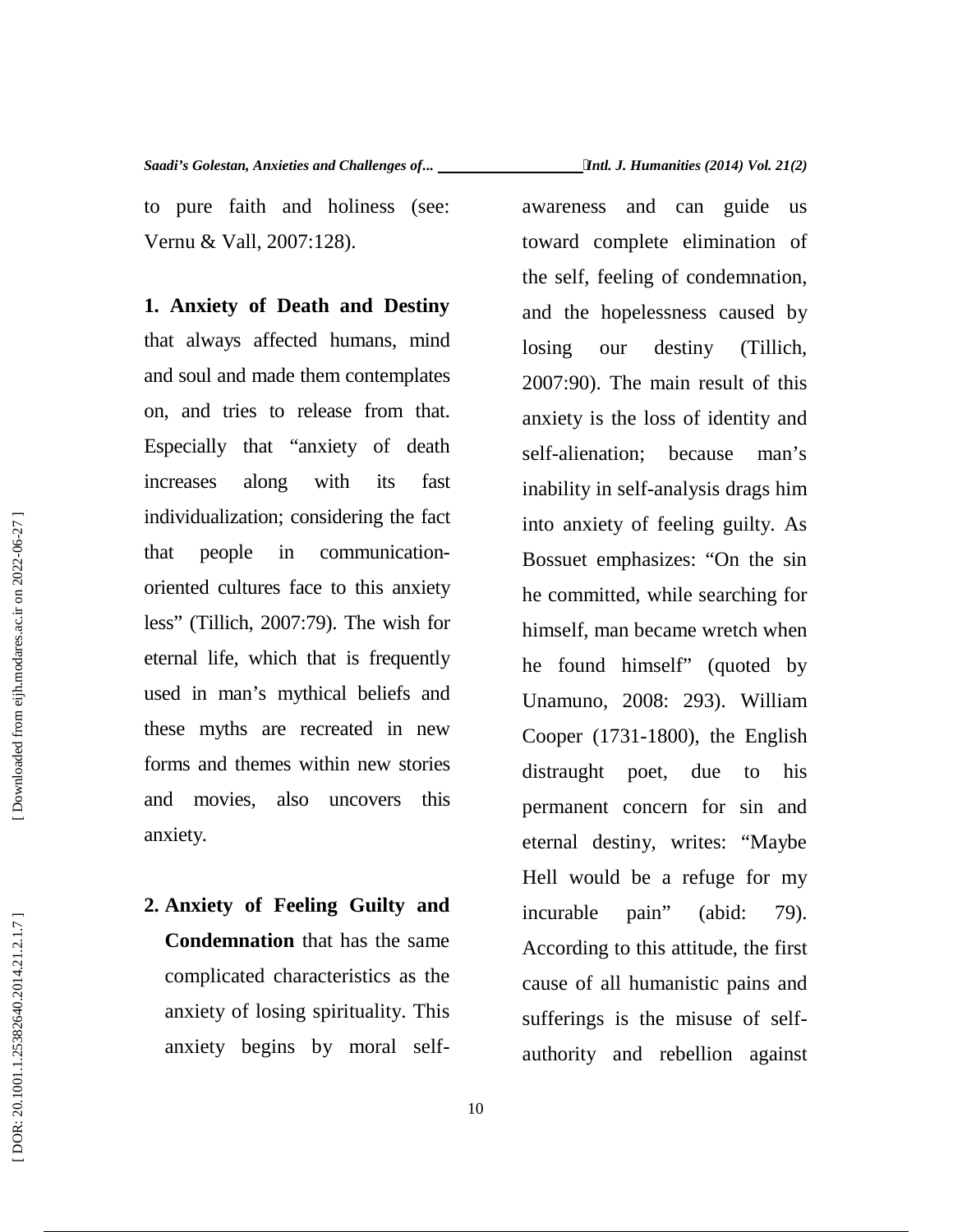God. This rebellion is known as "sin" (see: Malekian, 2010: 16- 18). It is the reason for man's loneliness in the world, as Molavi emphasizes:

Ey ke dar peikar khod ra bakhte/ digaran ra to ze khod nashnakhte

To be har sorat ke ayi bisti/ ke manam in vallah an to nisti Yek zaman tanha bemani to ze khalq/ dar gham u andishe mani ta be halq (Molavi; 4, 803-805)

According to Tillich, "these three types of anxiety are entangled to each other in a way that all the time one of them is highlighted more but all the three take part in forming the general structure of anxiety. All kinds of anxieties and their fundamental unity are existential; that is they exist in human's being explicitly, but in human's destruction and self-alienation implicitly.

**4. Mental Anxiety**, which is the result of probable events in human's life. It is a kind of existential anxiety that appears under some especial circumstances (Ibid: 105), and is considered as an illness. Challenges created by this anxiety should be classified according to two sources: individual source, which is the place where pains, sufferings and psychological crises are born. In other words, mental crises belong to man's soul but not to social relations (see: Malekian, 2010:26). In this view, all those three anxieties have existential roots. Another source is the society source that deals with wrong social relations with the authenticity of material benefit as its pivotal theme (Ibid: 28). In such societies, "individuals, while living together, are separated and compete each other, and exactly to the reason that they are separated from each other, they are also separated from the society and their interrelationships" (Coulti, 1999: 157); relations that can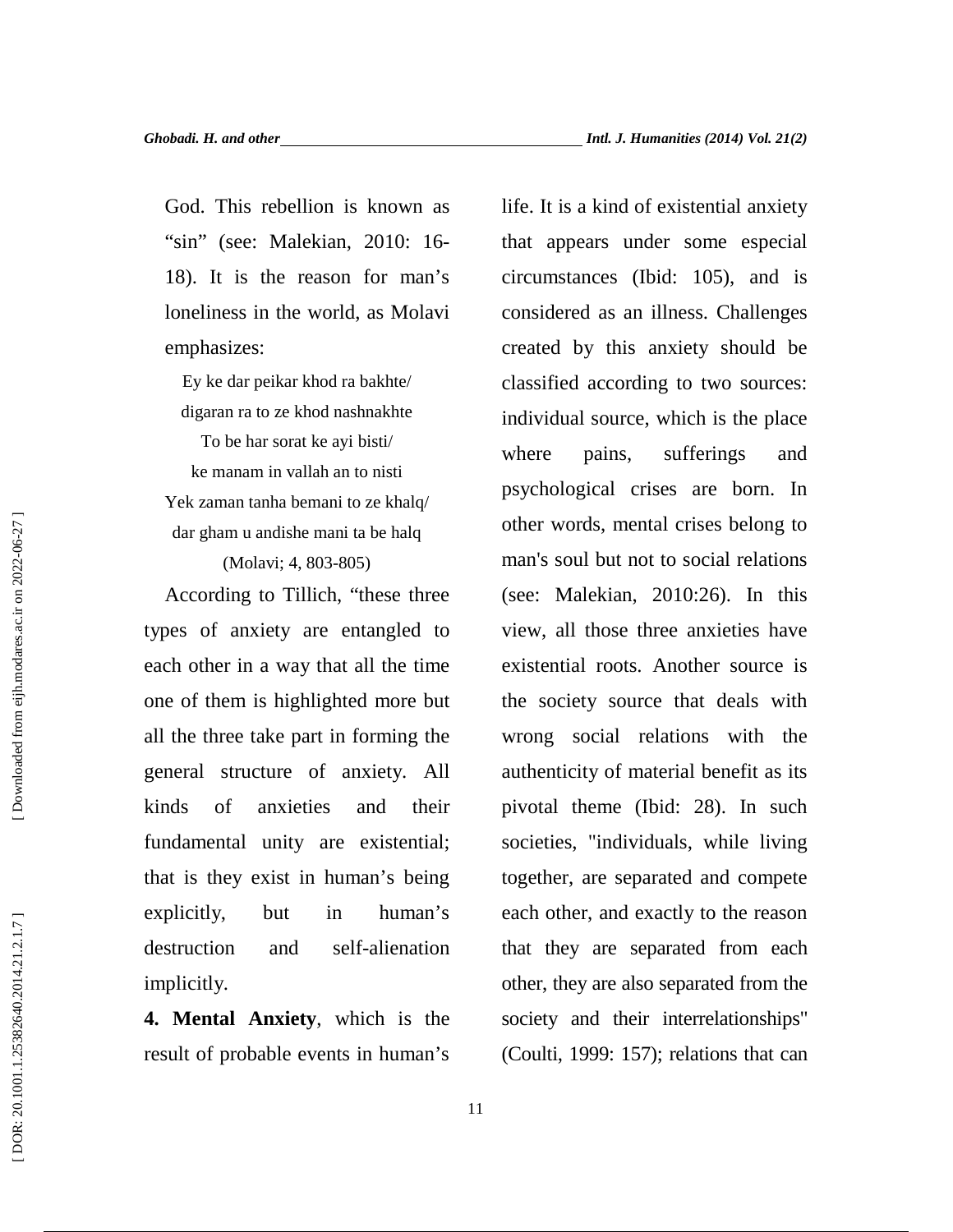be called as "the theory of 2.1.Crises" contradiction and self-alienation".

The theory of succession of needs by Abraham Maslow, American psychologist (1908-1970) who posed for the first time in 1954 in his book "Stimulation and Character" is almost in correlation to this philosophic attitude. In his view, human needs are to be met in five levels: first, physiological need to water, oxygen, sexual relation, and…; second, the need for safety that is going comes after physiological needs; third, the need for love; fourth, the need for selfrespect; and fifth, the need for self progress (Ibid: 28-29). It is clear that if social affairs are wrongly managed or if the environmental and involuntary problems disarrange the process of answering these needs, then the occurrence of anxiety and be called as "the theory of **2.1.Crises and Anxieties of**<br>
contradiction and self-alienation".<br>
The theory of succession of needs<br>
Year, Contemporary Man in Snadi's<br>
Dy Abraham Maslow, American<br> **1.2.1.** Anxiety Caused by

**Contemporary Man in Saadi's View**

**1.2.1. Anxiety Caused by the Sense of Absurdity and Meaninglessness (Epistemic Crisis)**

Factors like disbelief in the Dooms Day, eliminating the sanctity from individual and social life (that was associated with rejecting religious spirituality), discarding myths (that could strengthen spiritual bases in society), and the world wars and their outcomes such as poverty, insecurity and feeling of despair about future, all were elements for bringing about nihilism and the crisis of spirituality vacuum in the modern era. Gadamer believes that "what somebody must learn from pains and sufferings is not this or that thing, rather it is the insight about his limitations, and absoluteness of the obstruction that disconnects human from the holy world beyond"

DOR: 20.1001.1.25382640.2014.21.2.1.7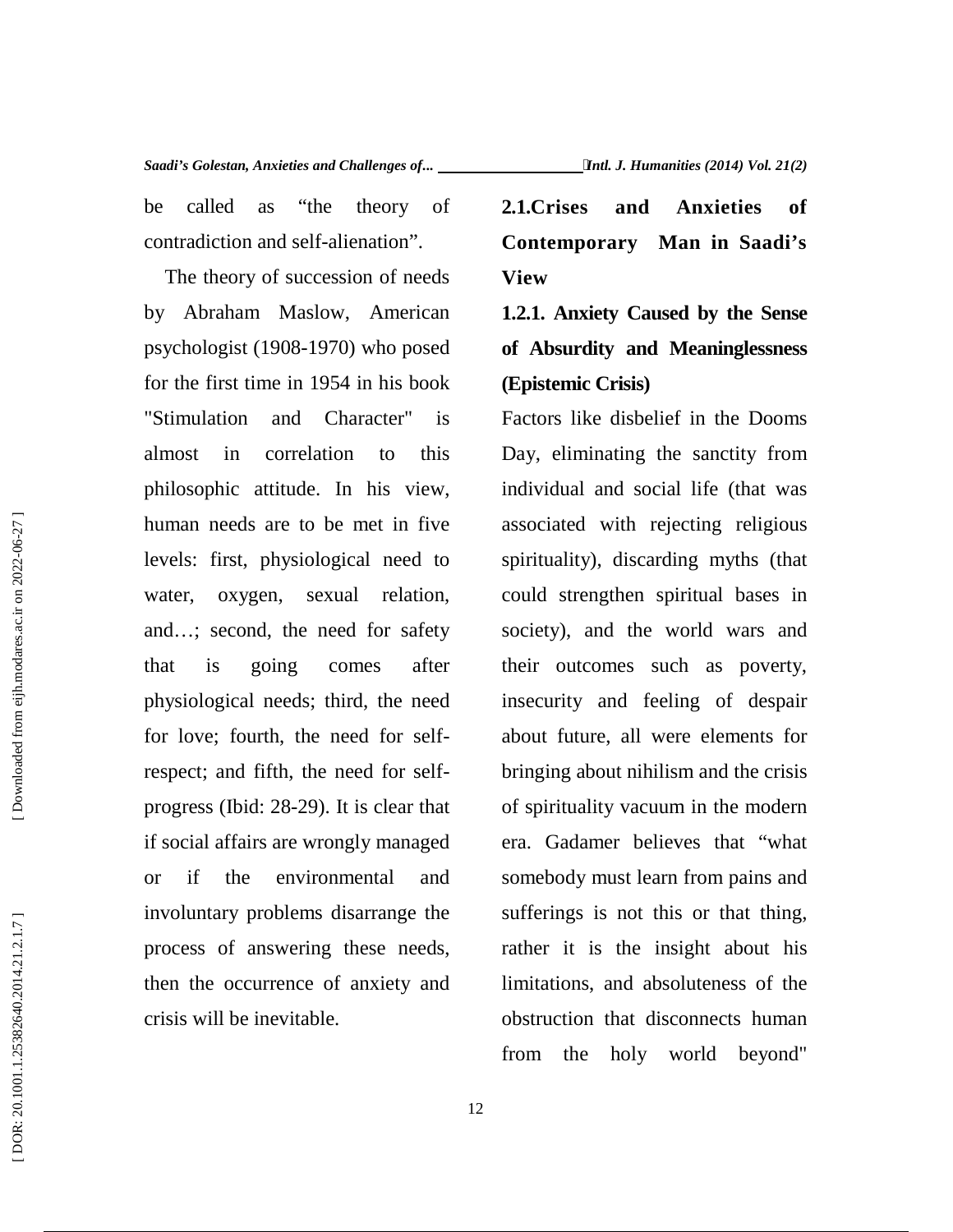(narrated from Weinsheimer, 2010:61). It is clear that, sometimes, problems of life press man to the extent that if he had not have God to take refuge to, being entangled in nihilism could happen or even certainly happens. Though in his time, Saadi did not look at spirituality crisis as it exists now, and basically does not emphasize on the danger of nihilism, but he feels the danger of de-spiritualization from the society (however, in a different sense from today), such that some factors posed by Saadi might be of the same origin as contemporary crises:

First is the wrong of being will rational:

*Everybody considers his wisdom as the most perfect one, and his children as the most beautiful. If wisdom disappears from the world over, then nobody would consider himself to be ignorant (Golestan, 175).*

According to Heidegger, the challenge that has also befallen to humanity today is "witlessness": "Today, humanity is escaping from thought. This escape is the beginning for witlessness. However, to reach such a quality necessitates man not to see and accept his brainless; even to the extent that he wants to refuse this escape" (Heidegger, 1389/ 2010: 122). He further regards the result of escape as "escape from spirituality and spiritual insight" (Ibid: 122).

**Second**, according to a Hadith (narration) from the Prophet Mohammad (pbuh) that "Poverty result in atheism", Saadi considers economic disorder and social injustice as one basic factor causing poor religious and spiritual beliefs in a society, and he always warns about that.<sup>2</sup>

**Third**, duplicity is another factor that discards knowledge and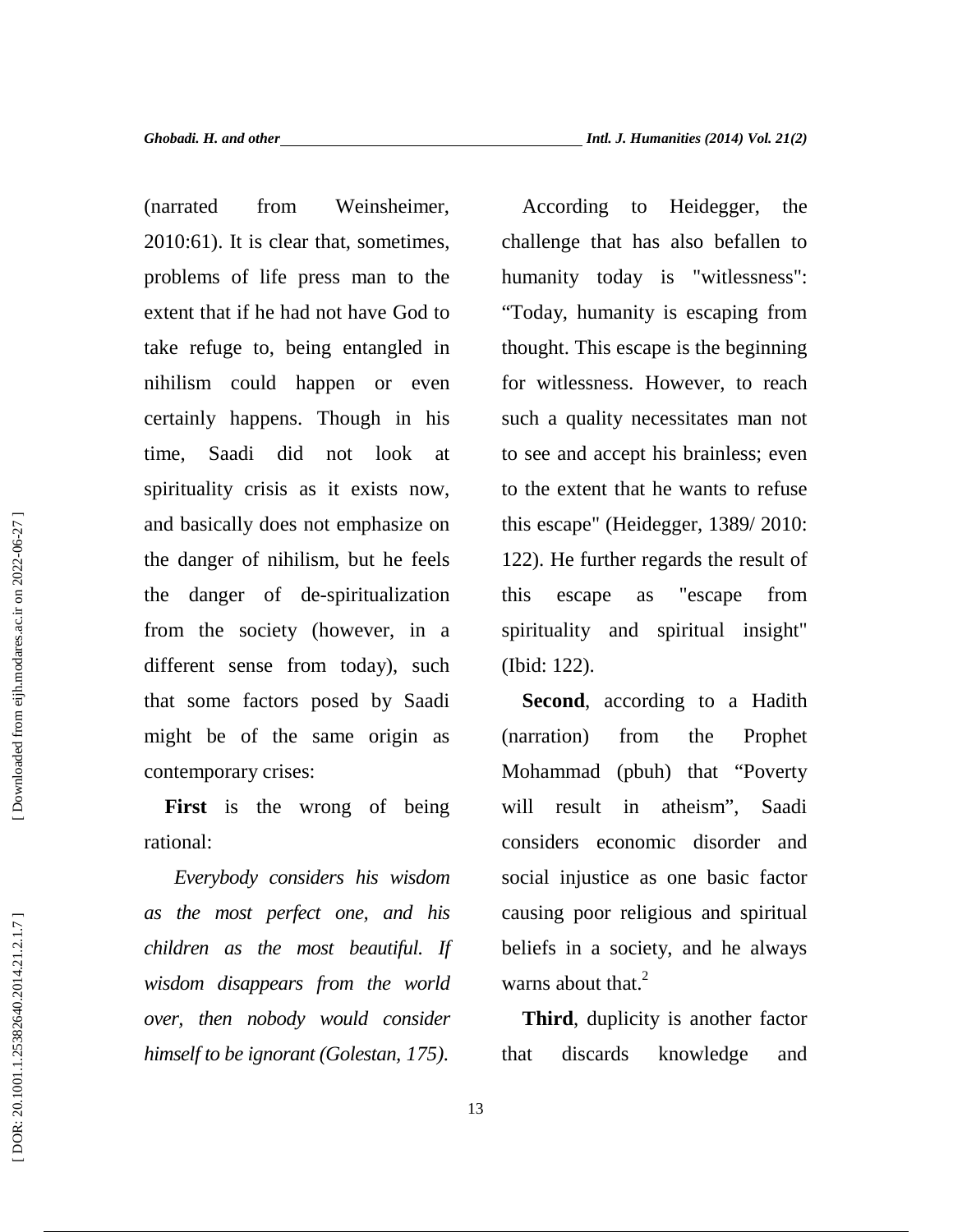spirituality from the society. According to anthropologists, this is an anxiety, which is caused by "choice anxiety". "Duplicity means to pretend that we have no authority and are forced to do what we are doing and cannot avoid doing that or even we cannot refuse the role we are. Describing different types of pretends that we commit forms a large amount of our existence and inexistence" (Warnock, 2007: 61). In Saadi's outlook, duplicity originates from the nature of man's knowledge, so one of the factors that cause spirituality aversion in a person is pretending to be religious, showing the lack of internalization of the spirit of religion:

• A devout man was called by a king. The devout thought that he would better to use some drug to be awakened and then the king would believe on him more. He did so but died as a result of the fatal drug:

Anke chon peste didamash hame maghz/ poost bar poost bood hamcho piaz Parsayan roye dare makhloogh/ posht bar gheble mikonand namaz (Golestan: 93)

*(The one whom I found full of knowledge, had a really frail body. Devotees even worship God back to Mecca, so as not to take refuge in creatures.)*

It is clear that such religious pretenders really lack knowledge and deprive themselves from that by laziness and leisure:

• It is narrated that a devout used to eat lots of food every night and read Quran completely up to dawn. A mystic heard this and said: If you eat a little amount of food and sleep the whole night, you will be more and more learned:

Andaroon az taam khali dar/ Ta dar an noore maarefat bini Tohi az hekmati be ellate an/ ke pori az taam ta bini (Golestan: 95)

*(Keep your stomach empty so as to*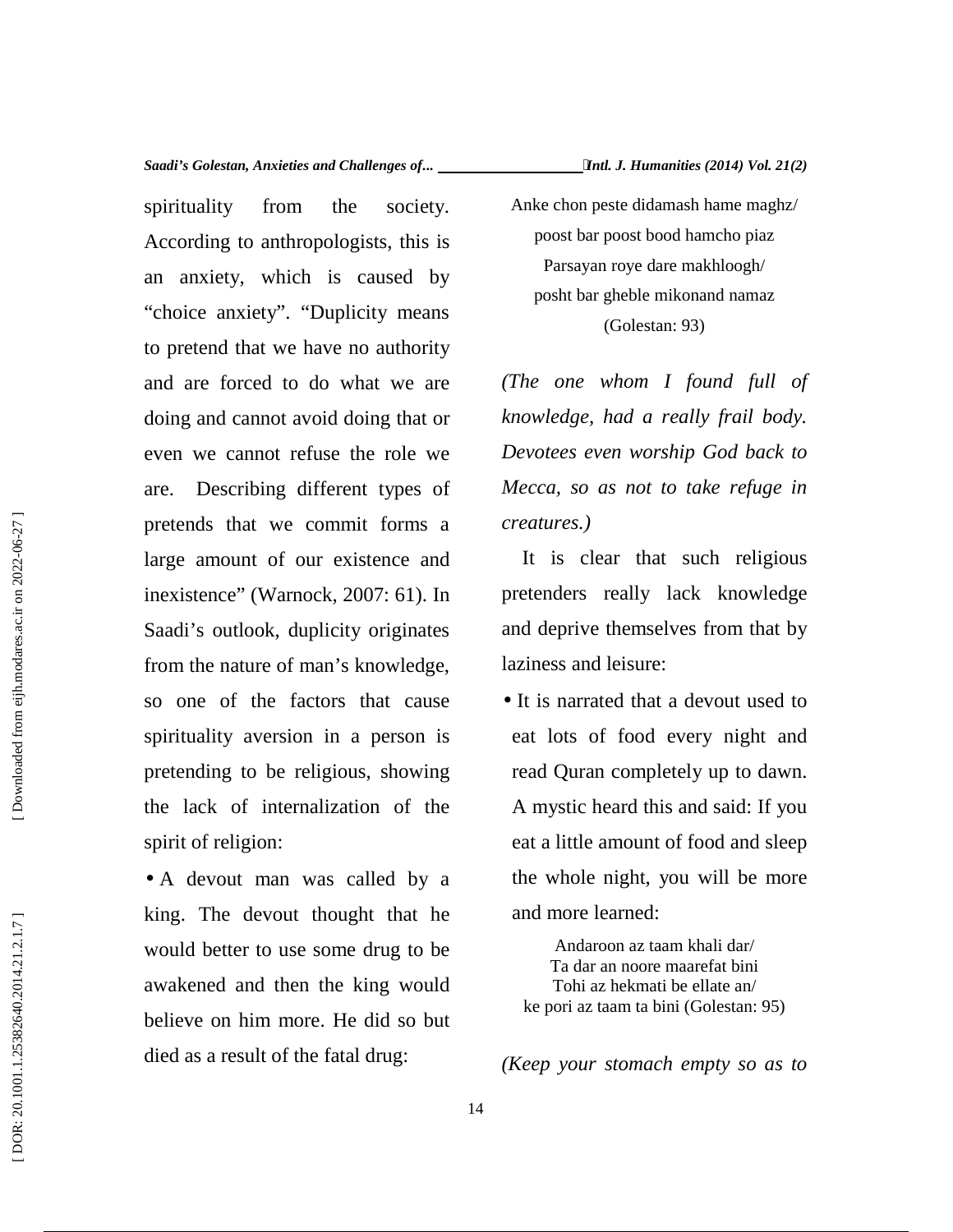*see the light of knowledge; if you lack wisdom, it is because of eating a lot.)*

**Fourth**, heedlessness and forgetting God is another factor in bringing about the anxiety of meaninglessness. To be getting used to habits and be fascinated by big wishes and also secularity are elements causing man to reject God, ending with spiritual crisis; the point Saadi speaks about clearly, warns humans about their neglect, and invites them to recover themselves spiritually:

Ey ke panjah raft u dar khabi/ magar in panj rooz daryabi Khejel ankas ke raft u kar nasakht/ koose rehlat zadand u bar nasakht Khabe noshine bamdade rahil/ baz darad piade ra ze sabil Omar beraft u aftabe tamooz/ andaki raft u khaje gharre hanooz Ey tohi rafte dar bazaar/ tarsamat bar nayavari dastar (Golestan:52)

*(I am speaking to you who are over fifty years old but are yet asleep; you will not be lucky unless you* contemporary *save this short time remaining.*

*The man who died while he did not behave right will be shameful; the man to whom the coming of death has been warned but has not done and left good deeds yet.)*

Love towards God and to always remind Him as the pre-eternal beloved, are Saadi's solutions: Vaghtist khosh an ra ke bovad zekre to

mones/ var khod bovad andar shekam Hoot chu Yones (Golestan: 187)

*(O my beloved God!) The one who is remembering you all the time are happy even if he, like Yones, is in the stomach of a fish.*

Saadi's anthropological view over the issues of life and his contemplation on individual and social life have made his texts to be full of exact psychological points, to the extent that most of his thoughts are admitted to be true according to contemporary psychology and anthropology (Eslami Nodoshan, 1976: 644); because, according to anthropological thoughts, love towards God is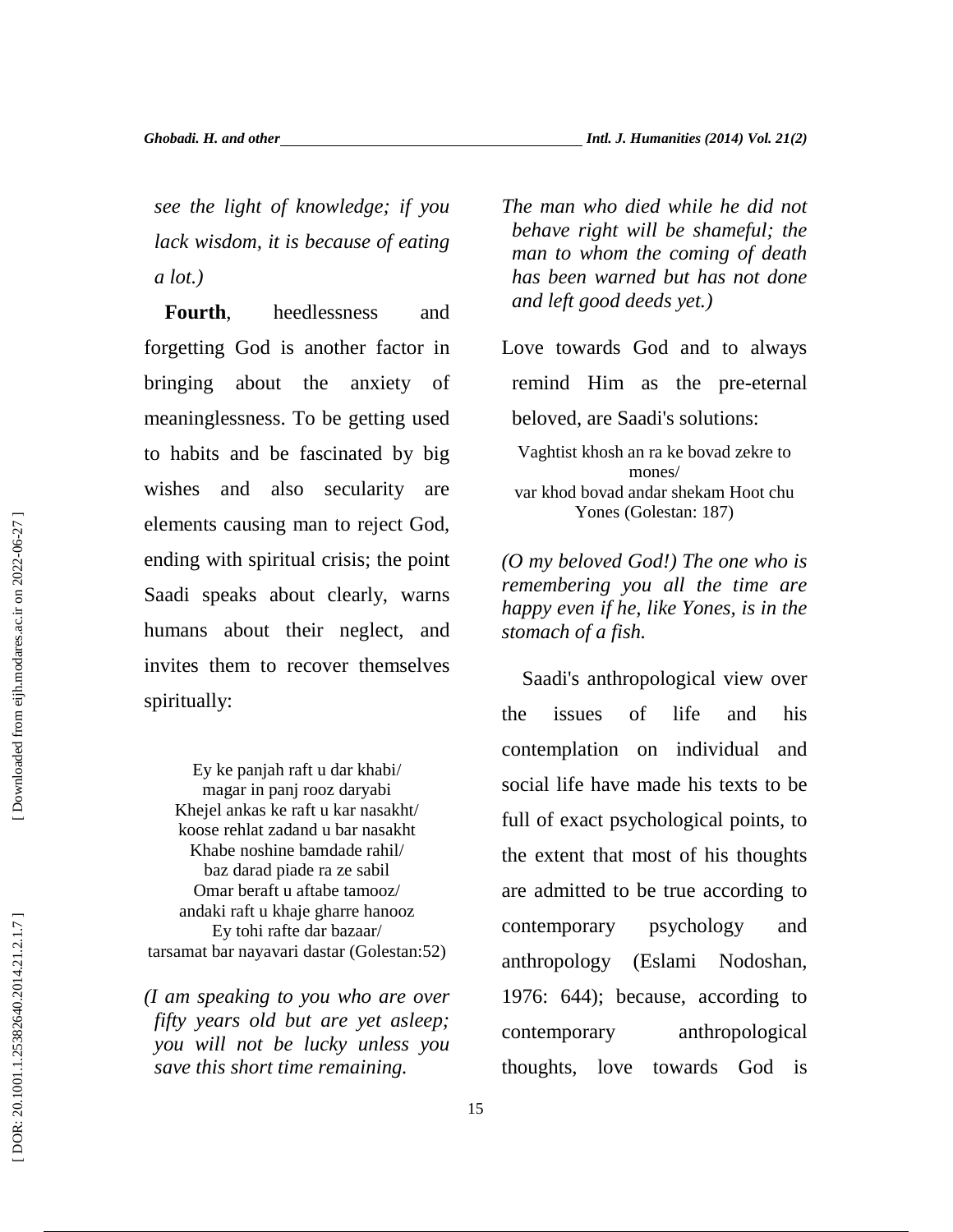considered as a necessity for knowing oneself and creating awareness and feel of freshness in life (see: Bultmann, 2006: 93-94).

**Fifth,** like anthropologists who, in their pathological view towards the dominance of technique and relativism consider these elements as the cause of relative unreliability of time, race, culture, etc. and thus the futility of truth-seeking (Ibid: 55), Saadi regards the great attachment to material life as a cause for anxiety of meaninglessness and as a result, suffering; because the lack of materiality in life would cause poverty and its existence would make man suffer of protecting it.<sup>3</sup> (Formulation) and thus the set of the set of the set of the set of the set of the set of the set of the set of the set of the set of the set of the set of the set of the set of the set of the set of the set of the set of

In his view, extraordinary amassing wealth and tendency towards treasures will keep man busy such that not only he loses his lifetime but also misses the joyful living; perhaps to the time of death, he could not ever find the opportunity to use all his stored Saadi's recommendation exactly reflects economic crisis and contemporary man's fear of his

future:

### Mal az bahre aasaayeshe umr ast/ na umr az bahre gerd kardane maal (Golestan: 169)

(*Wealth is a means for the comfort of life, not the life for gathering wealth.)*

In Saadi's outlook, everything is for everyone and God has created His blessings for all, regardless of outward or inward differentiations. Thus he opposes the compile of wealth and power in some limited person' hands and depriving others. It is on the basis of such belief that Saadi says: Anybody who does not donate willingly, tyrants will grab his wealth by force:

Be rozegare salamat shekastegan daryab/ ke jabre khatere meskin bala begardanad Cho sael az to be zari talab konad chizi/ bede vagarna setamgar be zoor bestanad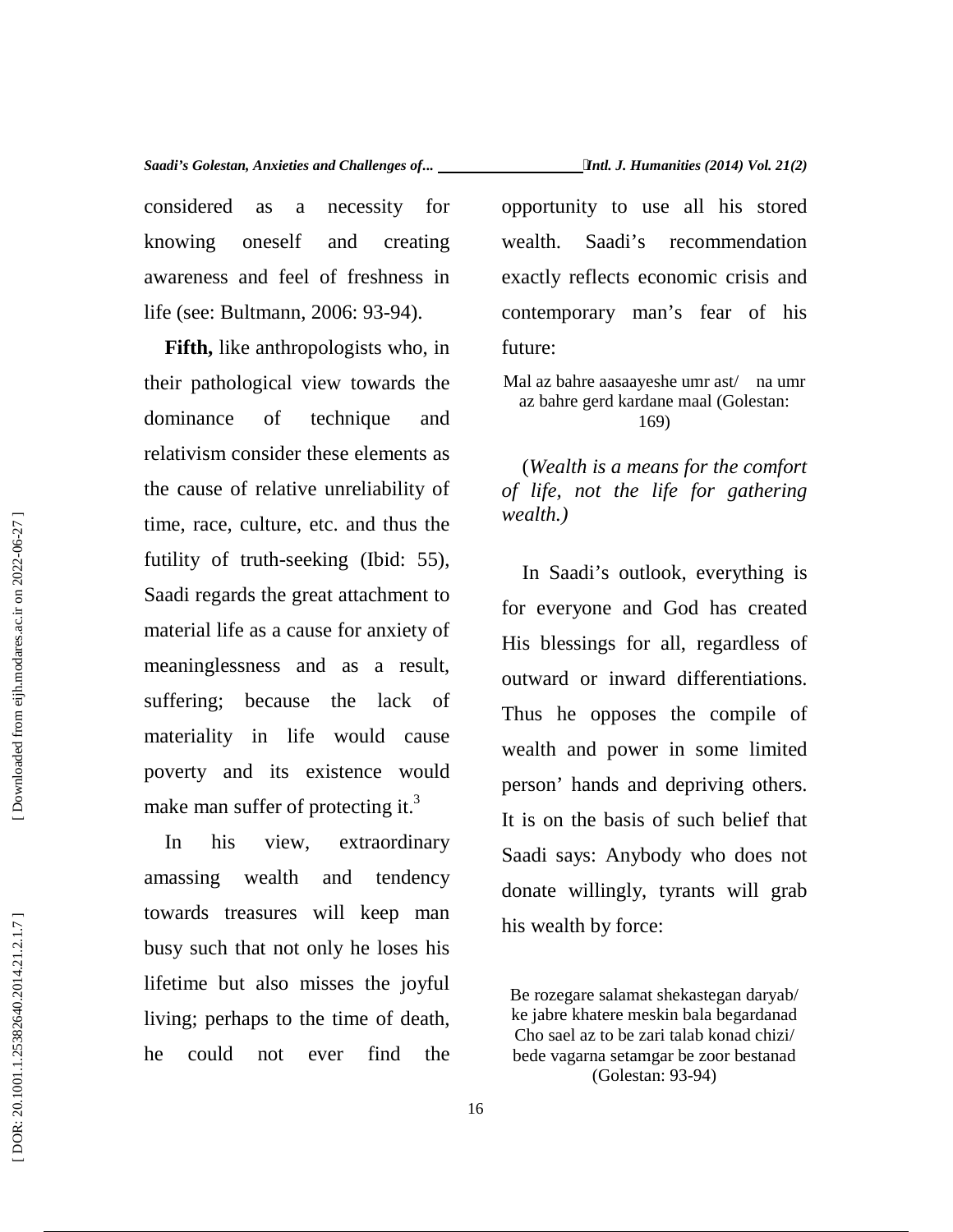- *(If you have a prosperous life, then pay attention to the poor. If you solve their problems, disasters will be void from your life.*
- *If a poor asks you for charity, give him some, otherwise the tyrant will grab it from you by force.)*

**Sixth**, jealousy; this is an element that results in spiritual vacuum. To be malignant and jealous towards others is probably the result of false competition in every era and place of the world:

Shoorbakhtan be arezoo khahand/ moqbelan ra zavale ne'mat u jah Gar nabinad be rooz, shabpare chashm/ cheshmeye aftab ra che gonah? Rast khahi, hezar chashm chenan/ koor behtar ke aftab siah (Golestan: 63)

- *(Those of unfortunates wish fortunate people to lose their wealth and position*
- *If bat cannot watch the world in the light of the day, then it cannot blame the great sun about that.*
- *Frankly speaking, I believe that thousands of such eyes are better to be blind rather than a dark sun.)*

**Seventh**, extravagance in having become material pleasures is another

problem in this sense. The high amount of materiality and, as a result, consumerism is considered as the main cause in the formation of negative outlook towards God in the view of thinkers like Nietzsche. According to Kierkegaard, living a life in which material pleasure, leisure and aesthetics are the main qualities is the basis for many contemporary cognitive crises (see Anderson, 2008: 98). Saadi's characters are mostly engaged in joyous dimension of life and have minor attempt to reach moral or even spiritual dimension. Saadi believes that ingratitude, dissipation, and not avoiding consumerism will mainly result in enmity and hatred, and one of the difficulties and challenges of contemporary human is ignorance of economic contentment as a virtue. Consumerism and ingratitude have an uncontrollable competition for the modern man; the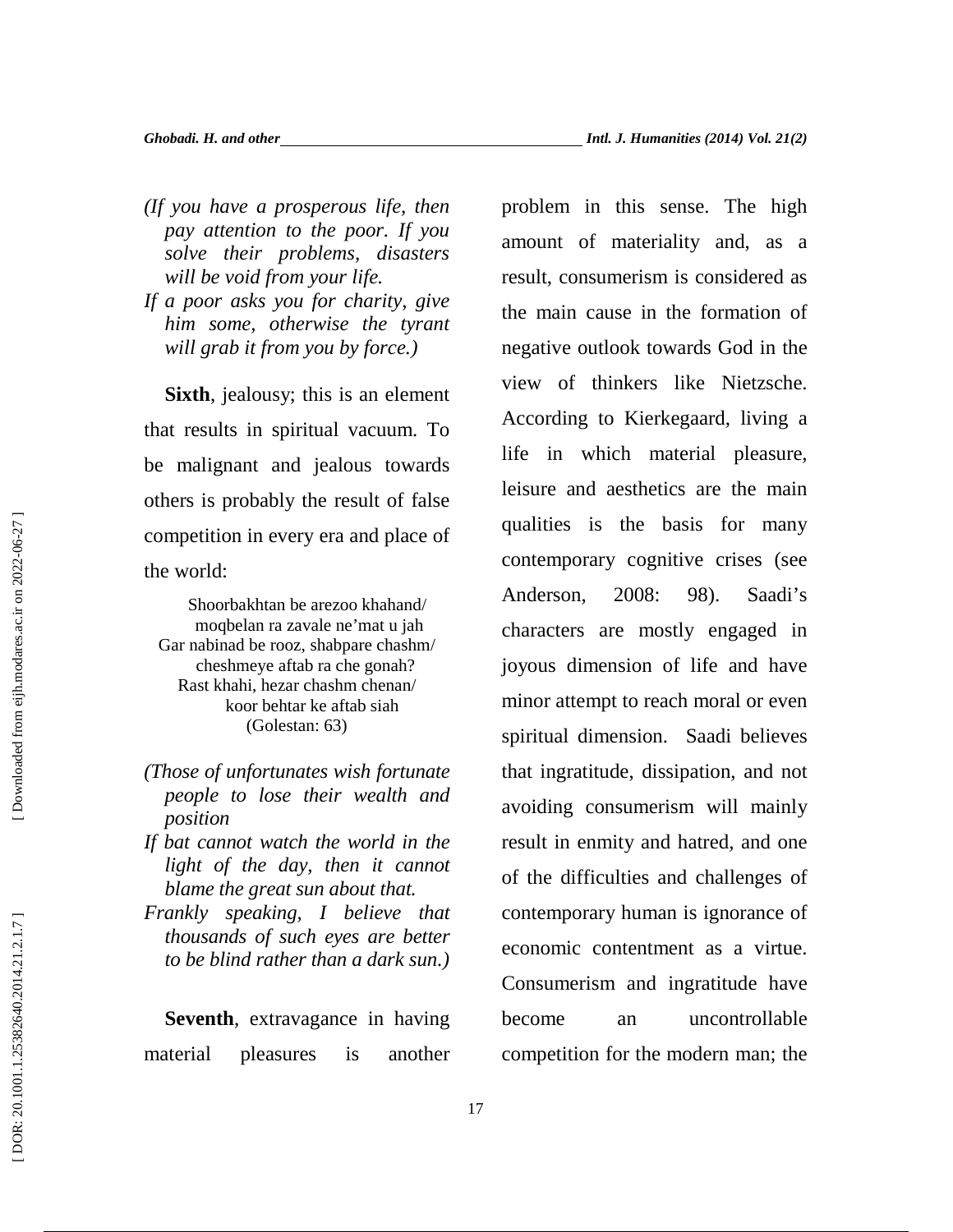element that sometimes ruins material or spiritual wealth. Saadi considers temperance in economy as a pivotal behavior:

Cho dakhlat nist kharj aheste tar kon/ ke mikhanand mallahan soroudi Agar baran be kohestan nabarad/ be sali Dejle gardad khoshk roodi (Golestan: 156)

*(If you have not much money, then consume less, as the sailors say: If it does not rain in mountains, even a big river (like Tigris) with a huge amount of water will dry out soon.)*

Economic contentment is a that characteristic of the wit and the cause to be prosperous:

A Moroccan beggar told to Aleppean mercers: *"If you were fair and we were content with our property, then there would be no beggary around the world. (Golestan: 147)*

Therefore, Saadi knows material attachment as a pivot for every fault such as keeping out from spiritual source, and discourages man from that. As he speaks about that in the conclusion of the parable of Greedy Merchant and the melancholia of

An shenidasty ke roozi tajeri/ dar biabani bioftad az sotor Goft chashme tange donyadoost ra/ ya qenaat por konad ya khake goor (Golestan: 117)

worldliness<sup>4</sup>:

*(Did you hear about a merchant who fell down from his horse in the desert? He said that a greedy soul will be full just by two solutions: contentment or death.)*

In Saadi's moral model, we can find considerable resemblances to of anthropological moral outlook. But, on the contrary to the existing moral theories that "know human the goal of morality because of his humanity itself, regardless of race, color, sex, religion, and …" (1387/2008: 125-126). Saadi knows moral behavior sensible just on the basis of religious and intuitive qualities, i.e. according to the content of God. Thus he believes that while everything is temporary, then human must seek a lasting joy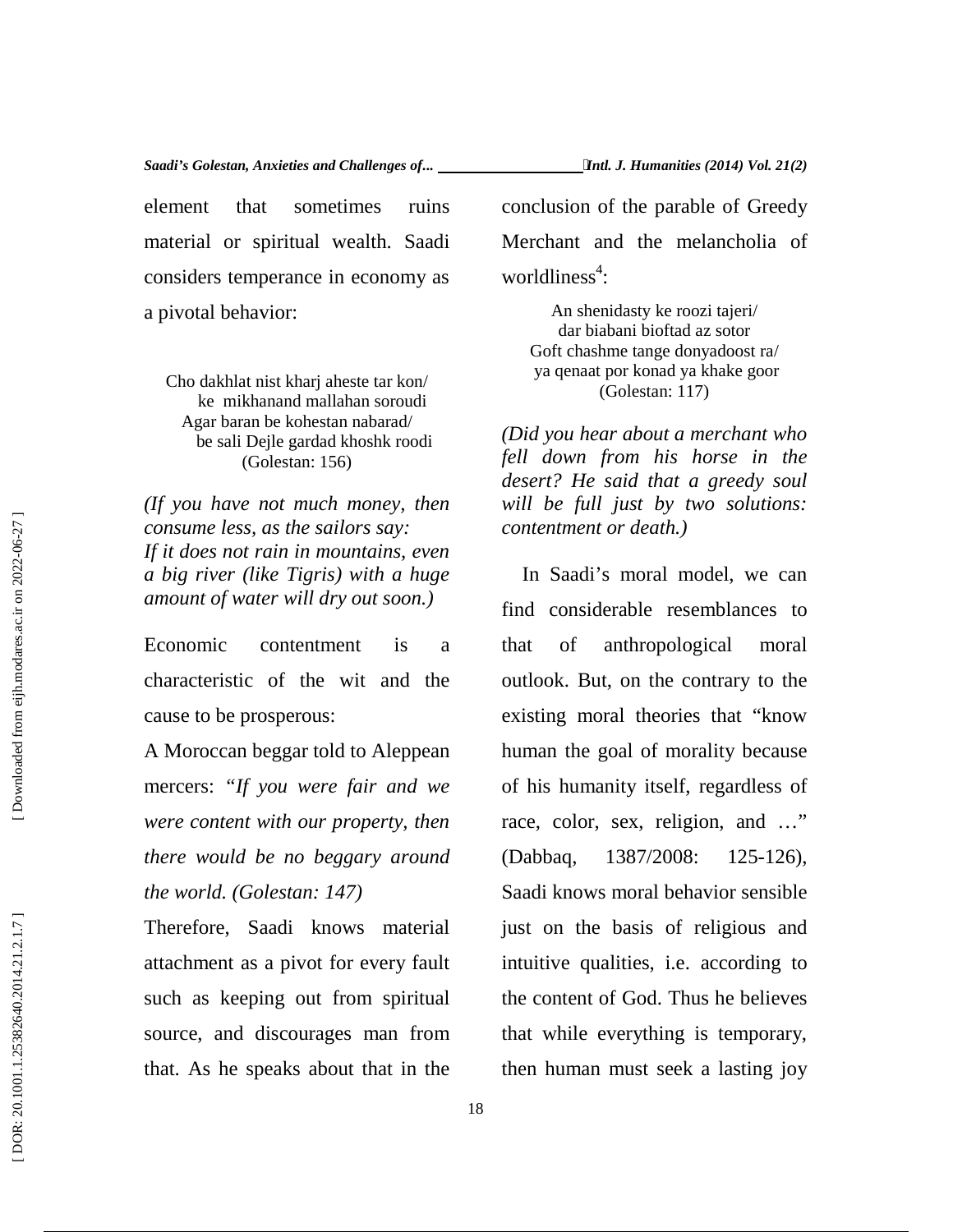and happiness; because:

*"Everything that is mortal does not deserve attachment" (Golestan: 54)*

Real joy and happiness is to gain the satisfaction of both the Creator (God) and the creature.

To gain such a virtue, he recommends practical solutions. In his attitude, charity will result in God's contentment, and the soul of charity is to do good needs, not to have mere good appearance: "Being more handsome does not mean to be more virtual" (Golestan: 59)

Dalqat be che kar ayad u tasbih u moraqqa'? khod ra ze amalhaye nekohide bari dar

Hajat be kolahe Baraki<sup>5</sup> dashtanat nist darvish-sefat bash u kolahe Tateri<sup>6</sup> dar (Golestan: 92)

*(What do your clothes benefit you? Take away yourself from disapproving acts; You do not need expensive hat to be blessed, instead* *be darvish sefat and then having even a cheap hat, you will be blessed.)*

Enjoying a happy, sensible and hopeful character helps Saadi not to be unstable when encountered with ominous events of his time, but to turn into a social reformer. He believes that having no hope to the "Power" that is beyond all powers and also to an ever-lasting world that exists after this mortal limited world will cause anxiety and confusion; to have calm and hopeful soul is the best asset to bring about a convenient life. So unconditional surrender (submission) to God and accepting that what happens undesirably will increase man's resistance in the harsh events of life and will give hope and convenience to man<sup>7</sup>, especially concerning the fact that gaining power, authority and wealth cannot be the ultimate goals of life because they do not last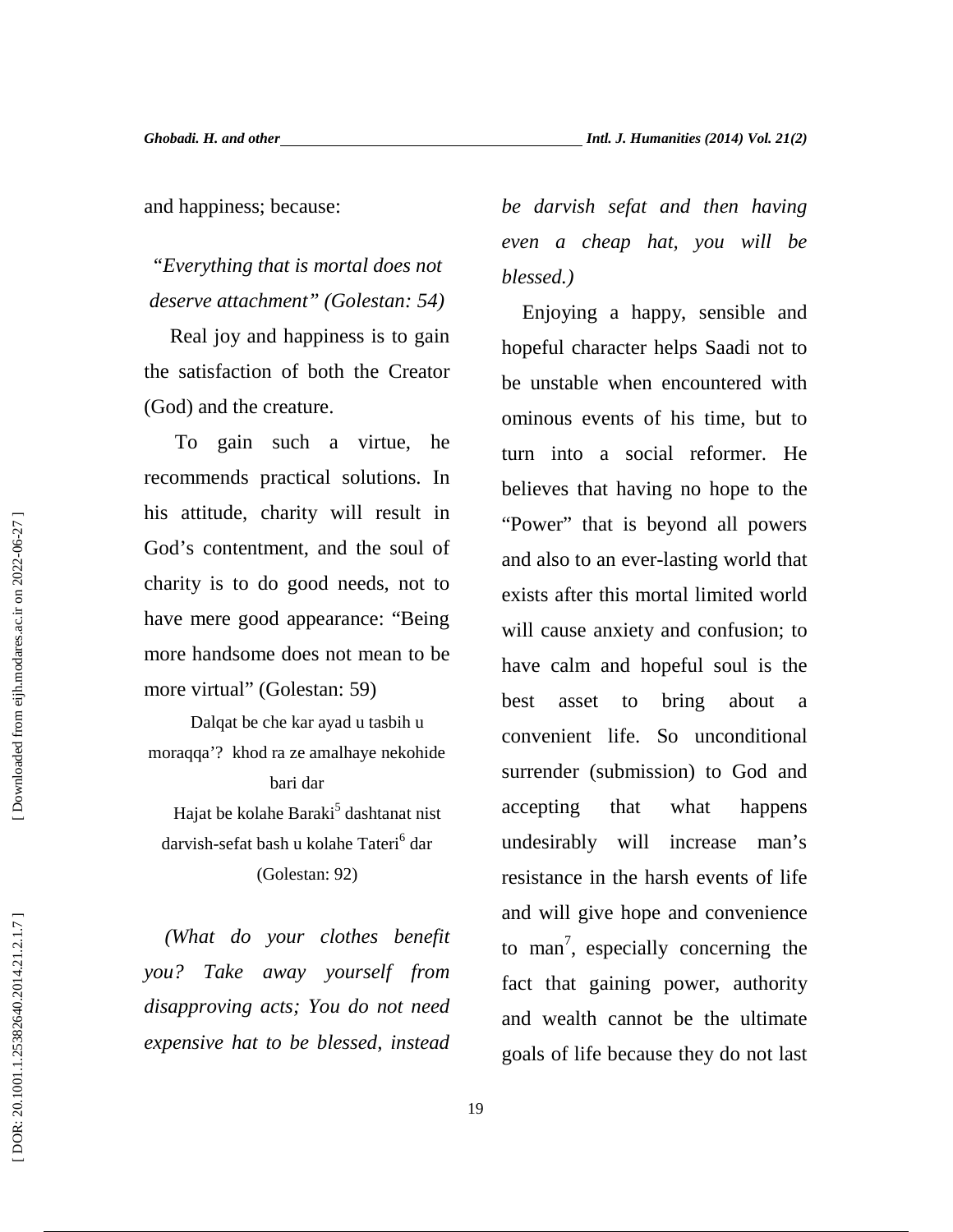forever, and are handed over from time to time like a deposit:

Che salhaye faravan u omrhaye deraz ke khalq bar sare ma bar zamin bekhahad raft Chenanke dast be dast amade ast molk ba ma be dasthaye degar hamchenin bekhahad raft (Golestan: 79)

*(What a long time and several generations had come to the world and went on then; as the authorities have been handed over to us from several previous generations, also it will be handed over to our inheritors.)*

One of the strategic pivots of Saadi's thought that is scarcely found among other Persian literary men, due to its difference to the monologue thinking and training system of the eastern countries including Iran, is his emphasis on dialogue and gaining dialectic knowledge. Though Saadi's language in his moral and training addressing is apparently monologue, in epistemological dimension, he emphasizes on those knowledge that are the resultant of dialogue. The planned and structured parables of Saadi that must be necessarily based on characterization and dialogue characters show his familiarity with the readers; as we see clearly this quality in "the controversy between Saadi and the assertive.

Another point in completing this thinking process, i.e. formation of dialectic knowledge that Saadi brings forward to contemporary man, is his recommendation on creating accurate and result-oriented basis for dialogue. In this sense, he always emphasizes on the principles of a dialectic and dual-understanding atmosphere, whether on the training level or on the social and scientific level, and knows its preparation as the sign of intellectual and social maturity of the society. In fact, one of Saadi's concerns is to form such an atmosphere in the society, as he points to this in his several parables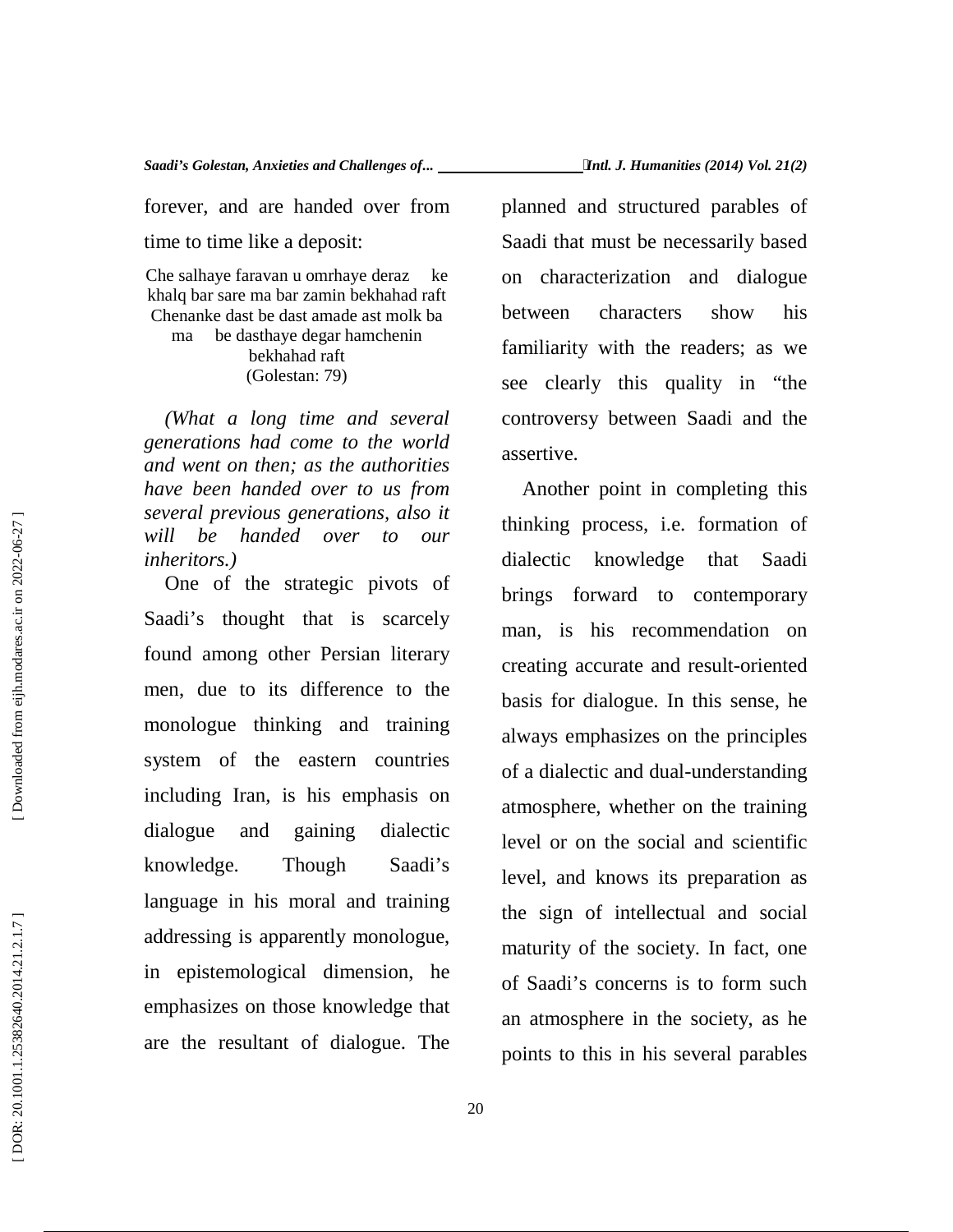like the controversy between a learned and an atheist, in which the learned leaves the discussion to prove that a true dialogue necessitates equality and mutual respect (See Golestan: 129).

# **2.2.1. The Crisis of Loneliness, Identity-less, and Anxiety of Feeling Guilty and Condemnation**

The feeling of "loneliness" is one of the universal crises in the contemporary society. A more serious form of this problem is self alienation (estrangement from oneself), not from others. In fact, not being familiar to oneself causes identity crisis. Today's industry stricken man who has no time to have privacy with himself, gradually forgets himself and is emptied from inside. On the other hand, the restlessness in life and activities has demolished any opportunity for opening deep humanistic and

emotional relations. The outcome of such a bothering situation is a great sorrow and hopelessness that brings about severe individual and social sequences. Of course, such a status is the direct result of the unquestionable outcomes of industrial life and is clearly different from those causes in Saadi's social system that brought about "anxiety of loneliness" and "anxiety of feeling guilty and condemnation". But his anthropological understanding and nature-based cleverness in Golestan and his other works endorse this epistemological crisis in the society. Though, in his attitude, loneliness and feeling of guilty are of existential nature, however, contrary to western existential outlook, they are not because of the original sin or guiltiness of human nature, but along with the natural creation of anxiety humans. Contrary to the humanistic anxiety, this is simply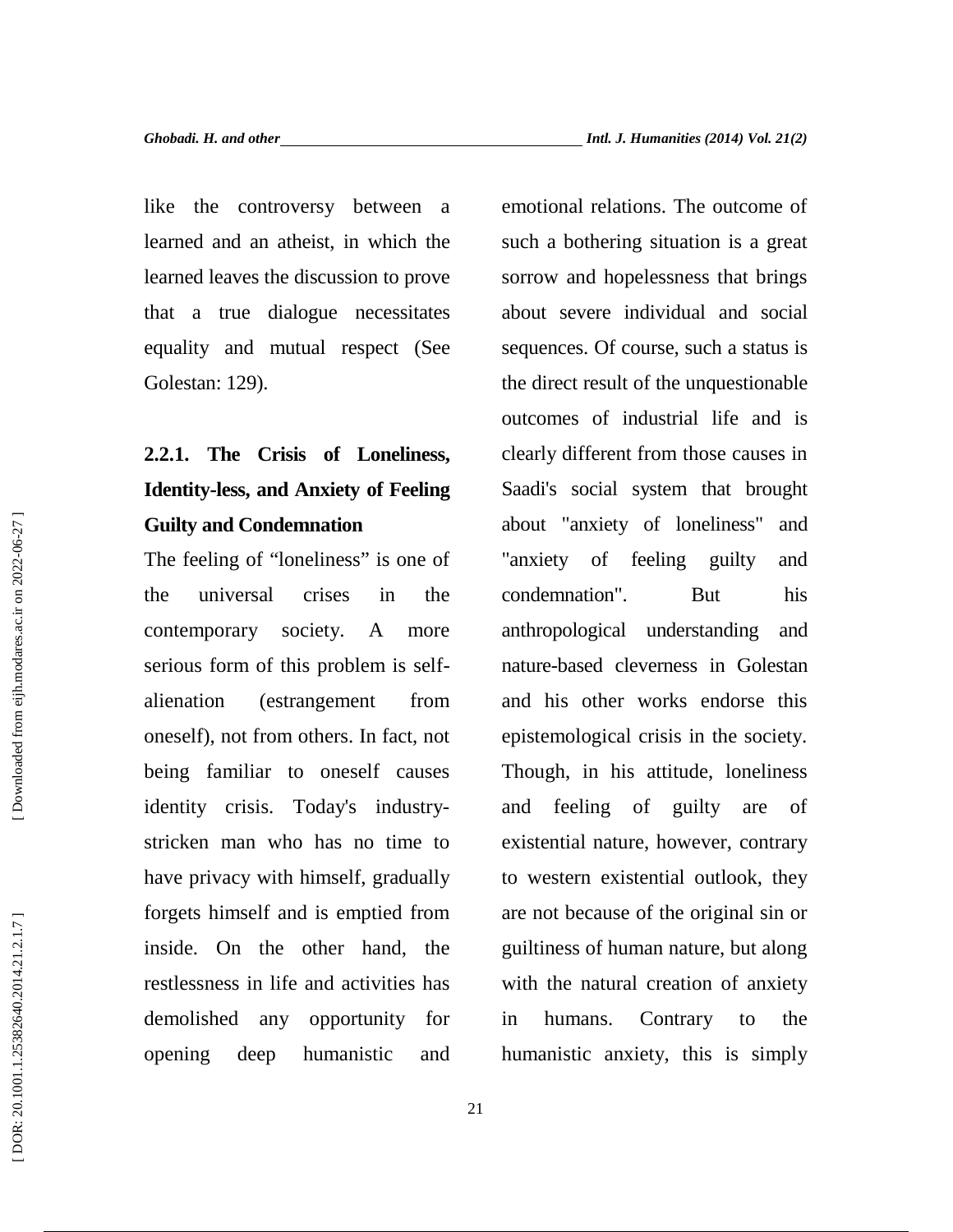solvable by practicing moral and epistemological principles. Now it is time to search in Golestan to find out what this ever cheerful book would have to solve our contemporary crises. In Saadi's view, the elements resulting in anxiety can be limited to the following:

### **First: Tyranny and injustice**

In Saadi's moral system, injustice is the reflection of selfish thought of rich and powerful men:

• It is narrated that a cruel man used to buy wood from the poor very cheap, and sell to the rich at high prices. A man of heart said to him:

Maari to ke hark e ra bebini bezani ya boom ke har koja neshini bekani Zoorat ar pish miravad ba ma ba Khodavande gheyibdan naravad Zoormandi makon bar ahle zamin ta doaee bar aseman naravad

*(You are like a snake that stings every body or like an owl that digs everywhere it sits. If you are more powerful than us and can bother us, then be afraid of God.Do not behave people with cruelty to avoid the bitter sigh of the oppressed.)*

The ruler became nervous but did not pay more attention to him. Until one night his woods were completely burned out. That man of heart was crossing accidentally and saw his status. He heard that the ruler was saying to his followers: "I don't know from where this fire came to my woods." The man of heart answered: "From the broken heart of the poor…" (Golestan: 78)

**Second: Anger and rudeness and not to be cautious towards people;** an element that results in the anxiety of loneliness. Saadi considers bad temper as a big problem to human's soul and a suffering that beats the bad-tempered person and ends with his loneliness in the society.<sup>8</sup>

 *Agar ze daste balla bar falak ravad badkhoy ze daste khoye bade khish dar bala bashad (Golestan: 289)*

*(If the bad-tempered man goes to heaven escaping from tribulation,*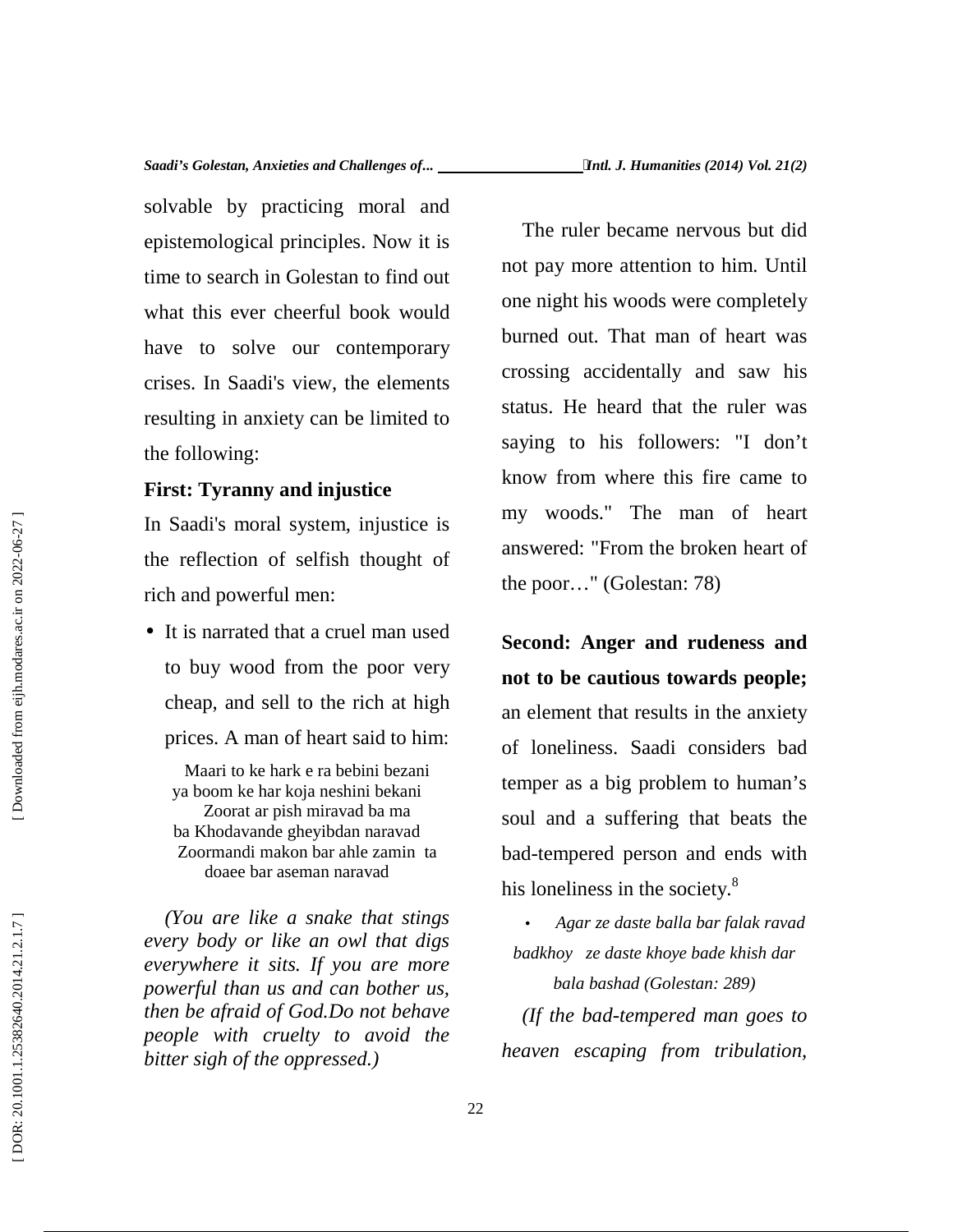*there he would have tribulation as a result of his bad behavior).*

• Extraordinary anger brings about horror<sup>9</sup> and untimely favor will discard splendor. Be not that angry that people get away from you and not that calm that they become cruel towards you.

### **Third: Hypocrisy and distrustfulness**

• Once a devout man was guest to a king. When they began eating food, the devout ate less than he used to eat. Then in the time of pray, he said more prayers than he used to say in order to make king and others think he is a man of God.

> Tarsam naresi be Ka'be ey a'rabi kin rah ke miravi be torkestan ast

*(I am afraid you do not reach the main goal because the way you are going is wrong.)* When he came home, he asked for food. His clever boy said: "In the temple of the king, didn't you eat enough food while you were his guest?" Father answered: "I ate less in his presence so as to gain a better prestige". The son said: "Say those prayers once more, because it was not a prayer for God".

> Ey honarha nahade bar kafe dast/ eybha bargrefte be zire baghal Ta che khahi kharidan ey maghroor/ rooze darmandegi be sime daghal? (Golestan: 88-89)

*(I am speaking to you, who show your virtues to people hypocritically and hide your faults from their eyes: What will you earn with such a conduct in the day of resurrection?)*

### **Fourth: Stinginess and malevolence**

• I have heard about a rich man who was famous because of stinginess as Hatam Taii was famous for his forgiveness. He was apparently very healthy with lots of worldly bounties but intrinsically he was stinging to the extent that he could not forgive even a little amount of food … I heard he was traveling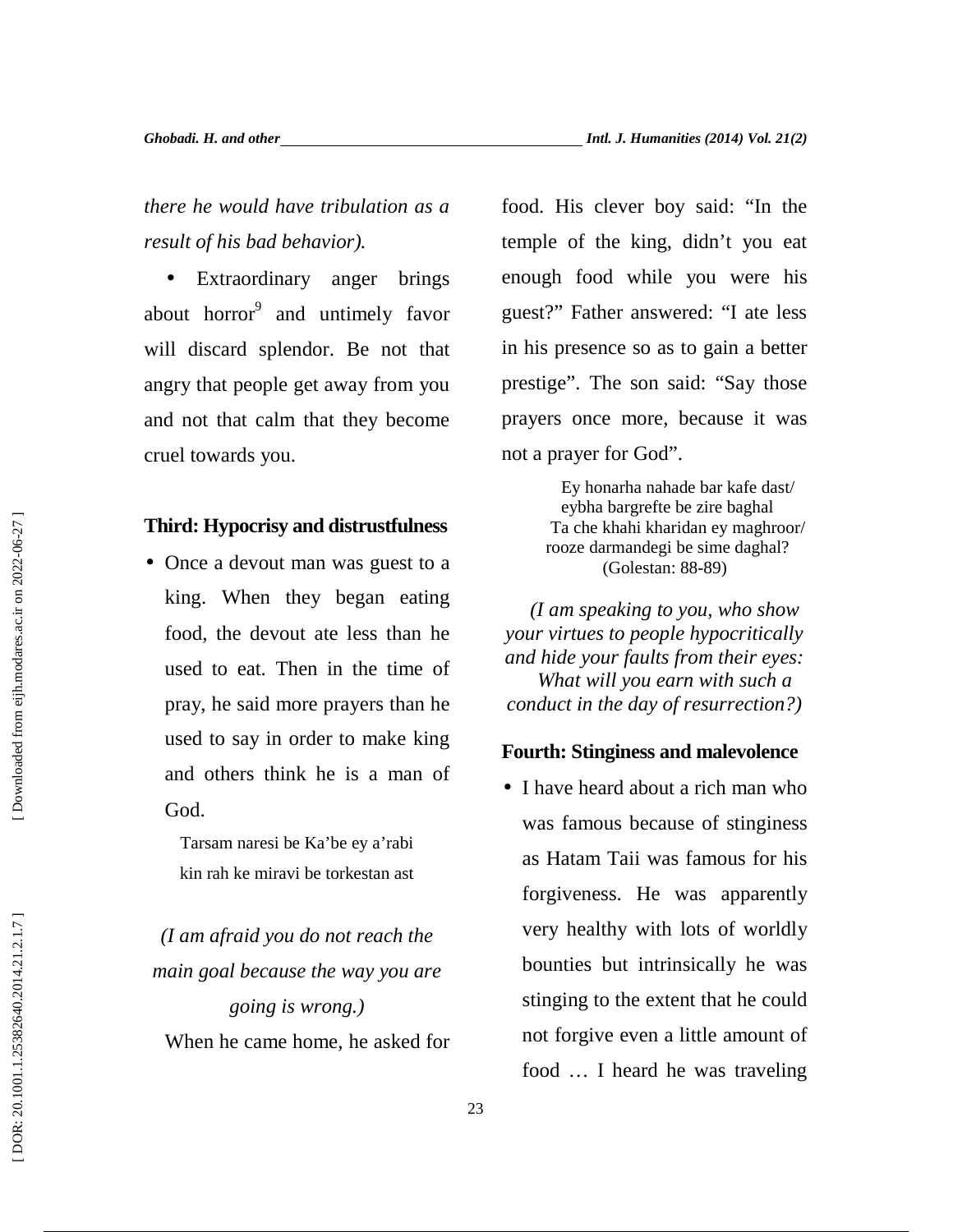with ship through the Red Sea to of go to Egypt. There was a storm in the sea and…

Daste tazarro' che sood bandeye mohtaj ra/ vaqte doaa bar Khoda, vaqte karam dar baghal

[It is quoted that] he had poor relatives. [After his death], they became rich, using the rest of his wealth. I saw one of them during that week, riding a horse and a slave running after him. Because of our old familiarity, I came to him and said:

Bekhor ey nik sirat sereh mard/ kan negon bakht gerd kard u nakhord (Golestan: 117-118)

**Fifth: The opposition between generations** is another element in fading the emotional atmosphere, feeling loneliness, and losing identity. This social disaster is mainly the result of false social interrelationships and cultural metamorphoses. In the sixth section

his Golestan through some parables, Saadi speaks about such opposition and danger of losing identity, like this parable:

• Once upon a time, I was a guest in an old man's home in Diyarbakir (today in Turkey) who had lots of wealth and a handsome son. One night he said: "I have had no other kids in my life except this little son. There is a shrine tree in this area and people go there to ask for their requests to God". I spent long nights at this tree crying; finally, God gifted me this child." I heard his son, whispering to his friends: "I wish I could know where is that tree, to go there and ask God to make my father die". So the man was content with his son that he is a wise boy, and the son uttering that his father is too old.

> Salha bar to bogzarad ke gozar/ nakoni soye torbate pedarat To bejaye pedar che kardi kheyr?/ Ta haman cheshm dari az pesarat (Golestan: 151)

*(Even after several years, may you*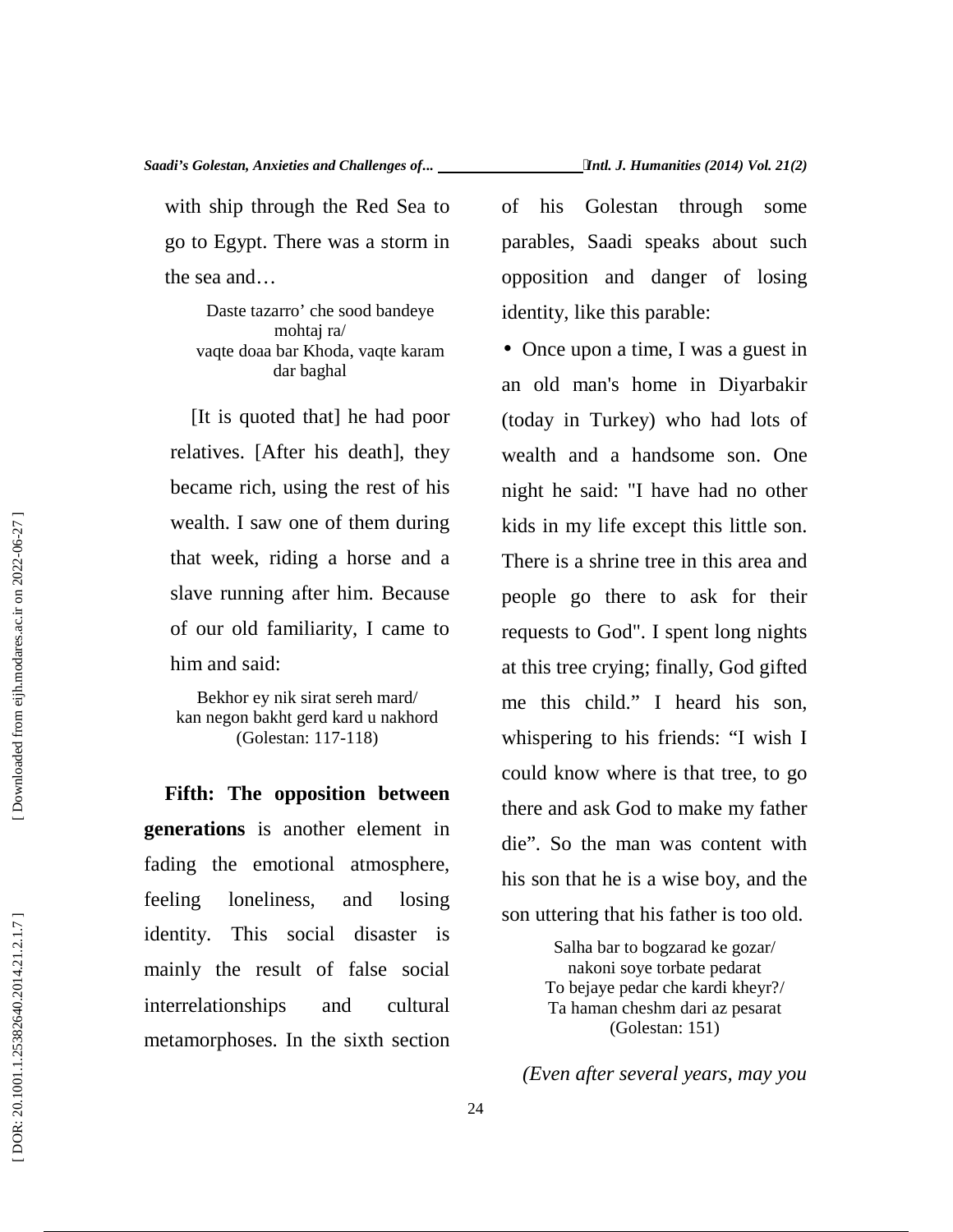*not go upon your father's grave (to remember him and pray for him?) What have you done for your father's blessing through these years, to expect the same from your son?)*

**Sixth: Ignorance and lack of insight:** As Saadi, in many parables, emphasizes that in an allegorical approach, like the following:

• A man had eyesore. He went to the veterinarian for treatment. The veterinarian poured what he used for animals in his eyes and he became totally blind. They came to someone to judge between them. The judge said that the blind man cannot blame the veterinarian, because he is as stupid as a donkey for going to a veterinarian to treat his eyes. His aim was to emphasize that you must not concede a great job to somebody who is amateurish, with the remorse, all but wise is attributed mindedness out:

Booryabaf agarche bafande ast/ nabarandash be kargahe harir (Golestan: 160) *(A wise man does not concede great job to an ordinary man. A tailor who weaves mat has no way to a silk sewing workshop.)*

# **Seventh: Impatience and intolerance**

## **in facing with opponents**

• Galen saw a stupid person who was beating and misbehaving a learned man. Galen said; "If that man was a wise man, then he would not have been quarreled to that stupid".

> Do aqel ra nabashad kin u peykar/ na danaee setizad ba sabokbar Agar nadan be vahshat sakht gooyad/ kheradmandash be sakhti del bejooyad Du sahebdel negah darand moee/ hamidoon sarkesh u azarmjooee Vagar bar har do janeb jahelanand/ agar zanjir bashad bogsalanand Yeki ra zeshtkhooee dad doshnam/ tahammol kard u goft ey khoob farjam Battar zanam ke khahi goftan ani/ ke danam eybe man chon man nadani (Golestan, 129) *(The two wise men do not*

Nadahad hooshmande rooshan ra'y/ be foromaye karhaye khateer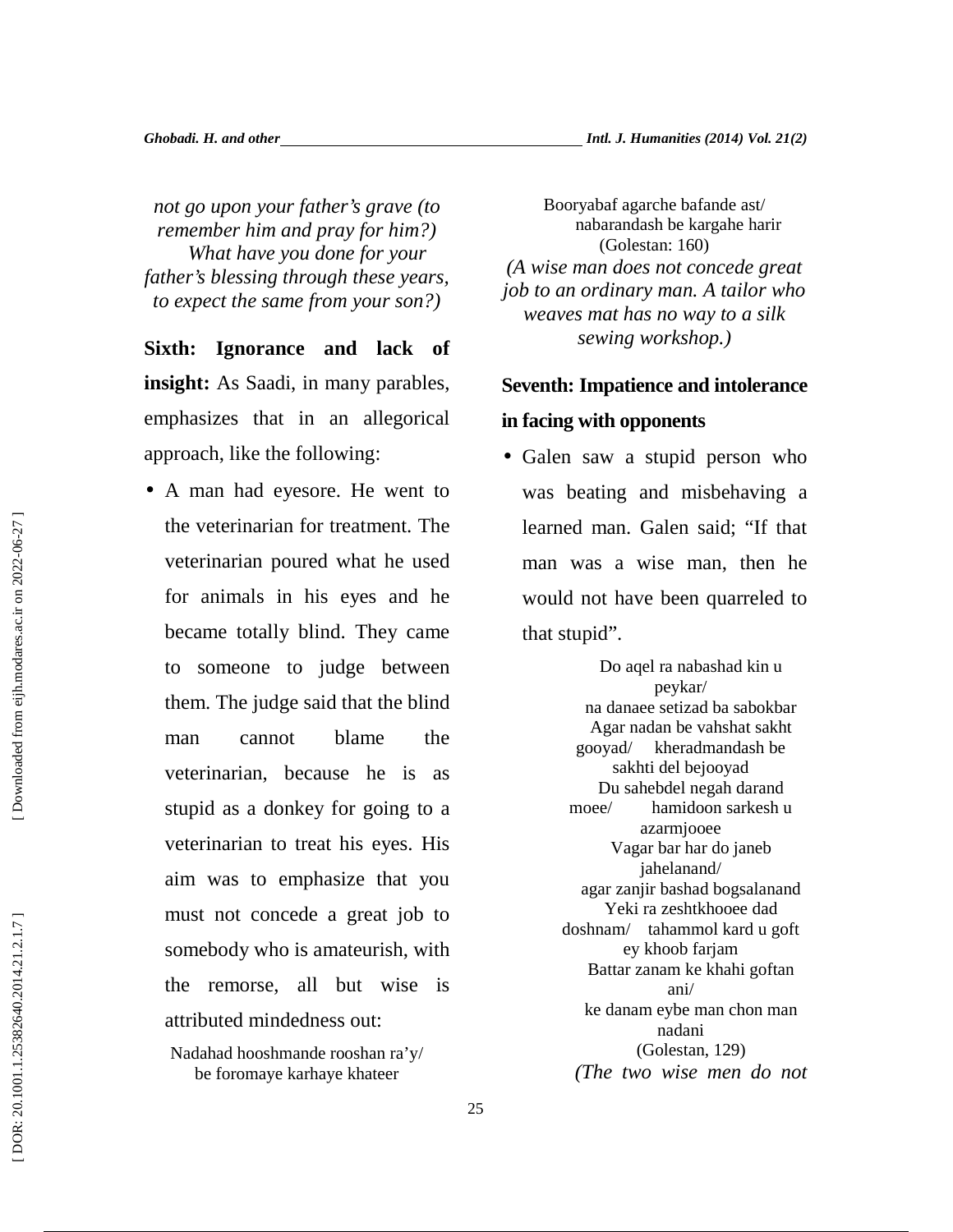*quarrel, and a wise will not quarrel with a stupid; if the stupid speaks impolitely, then the wise answers calmly.)*

# **Eighth: Hurry in doing affairs, especially in speaking**

• Someone who interrupts the other's word is known as an element causing separation and also a stupid person.

Nadahad marde hooshmand javab/ magar angah kazoo konand soal Garche bar haq bovad farakh sokhan/ hamle da'viash bar mahal konand <sup>10</sup> (Golestan, 186)

*(A wise man does not answer until being asked. The words of a talkative person, though being right, are accused of being impossible.)*

### **Ninth: Discrimination in social act**

Today's hasty man has problems in establishing communication with himself, others, and God; because he has lost his previous moral principles and has not replaced them with new and suitable model. The moral principles of a society are mainly under the influence of its culture and

world outlook; however it seems that there are some issues admitted and believed in all societies. Maybe we can name such moral principles as general morality; a point on which also Saadi emphasizes: Like the story of a prince who was short and ugly, while having handsome and tall brothers. His father, the king, used to behave him with humiliation and discrimination. Then there happened a battle, he became the commander of the army, and defeated the enemy splendidly" (See Golestan: 60).

# **Tenth: Exaggerated individualism (selfishness)**

In today's world in which most of people are entangled in their greediness, self-desires are become confused with other's wishes. In contemporary thought, these kinds of justify individual freedoms on the basis of "laws".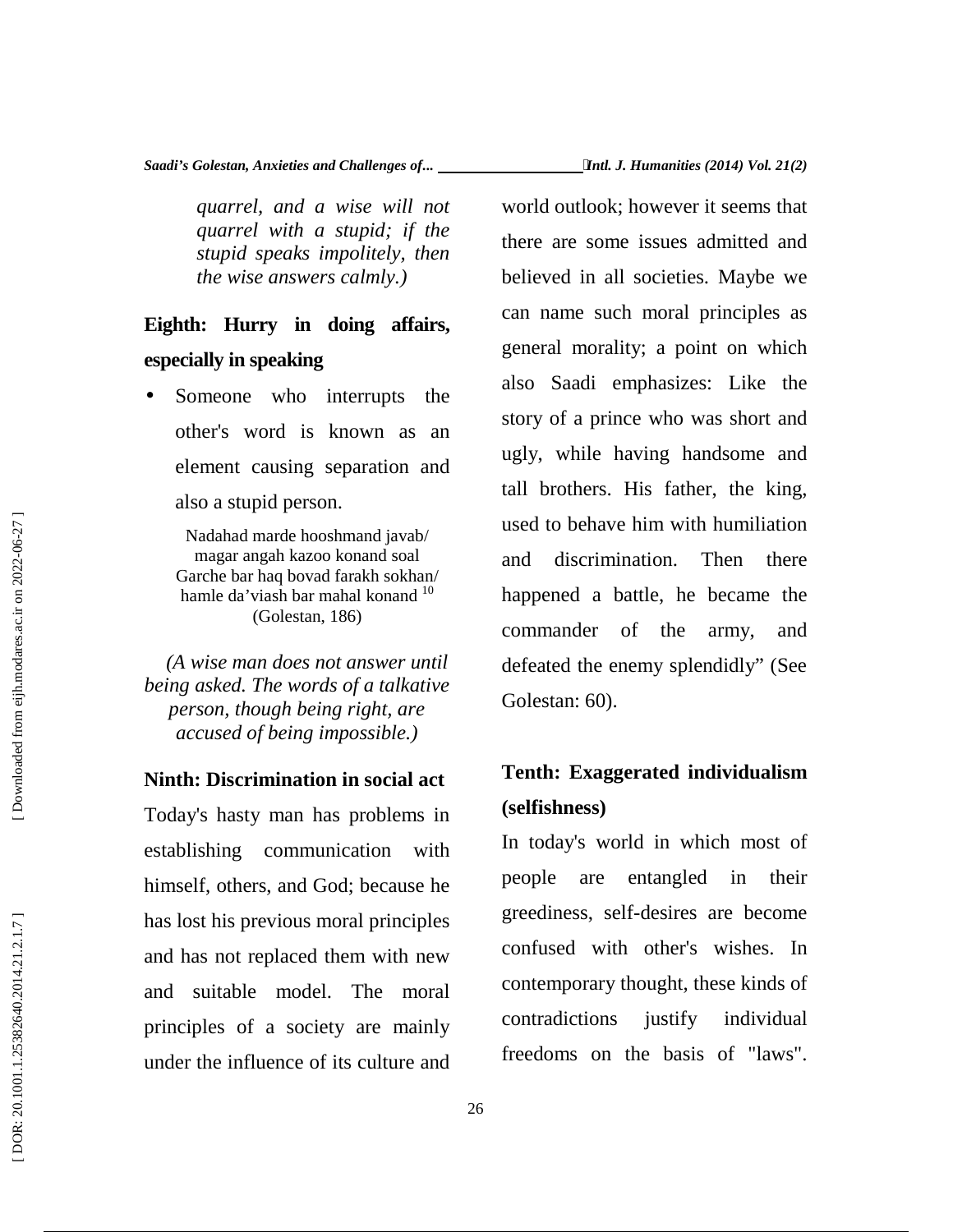Laws that have been themselves written by human and mostly have inner contradictions. Of the most important crises of contemporary human are "individualism" and "selfishness"; that is paying too much attention to ones' self and fainting gratitude and losing the sense of generosity. Today, love is not considered as a divine blessing but a kind of emotional trade. Saadi who is the poet of love and emotions, rejects individualism and prefers social benefits to individual benefits. If he recommends something, he looks to the society as a first concern and to individual as a second. He believes in gratitude, tolerance, politeness and generosity towards others, and suggests that anything contrary to these virtues would cause the anxiety of guiltiness:

• I have heard of an emperor who had a whole night of pleasure as saying:

Ma ra be jahan koshtar az in yek dam nist/ kaz nik u bad andishe vo az kas qam nist *(I have never ever been as happy as I am now, because I have no suffering and no one has suffering either.)* A poor and almost naked man, sleeping outside in cold weather, hearing this, said: Ey anke be eqbale to dar alam nist/ giram ke ghamat nist, ghame ma ham nist? (Golestan, 67) $^{11}$ *(If you, who are the most fortunate in the world, have no suffering, why don't you even think of our sufferings and pains?)*

Through an inter-textual look to Golestan, the influence of antecedents' moral and mystical works is clear; for example, in Qoshirie Treatise, we read the same concept as in Saadi's work: Joneid said: *"I am asking forgiveness of God for thirty years because of a gratitude*.*"* I said: "What for?" He said: "Baghdad caught fire and somebody informed me that my shop had not burnt and I appreciated God for that; but I am sorry for that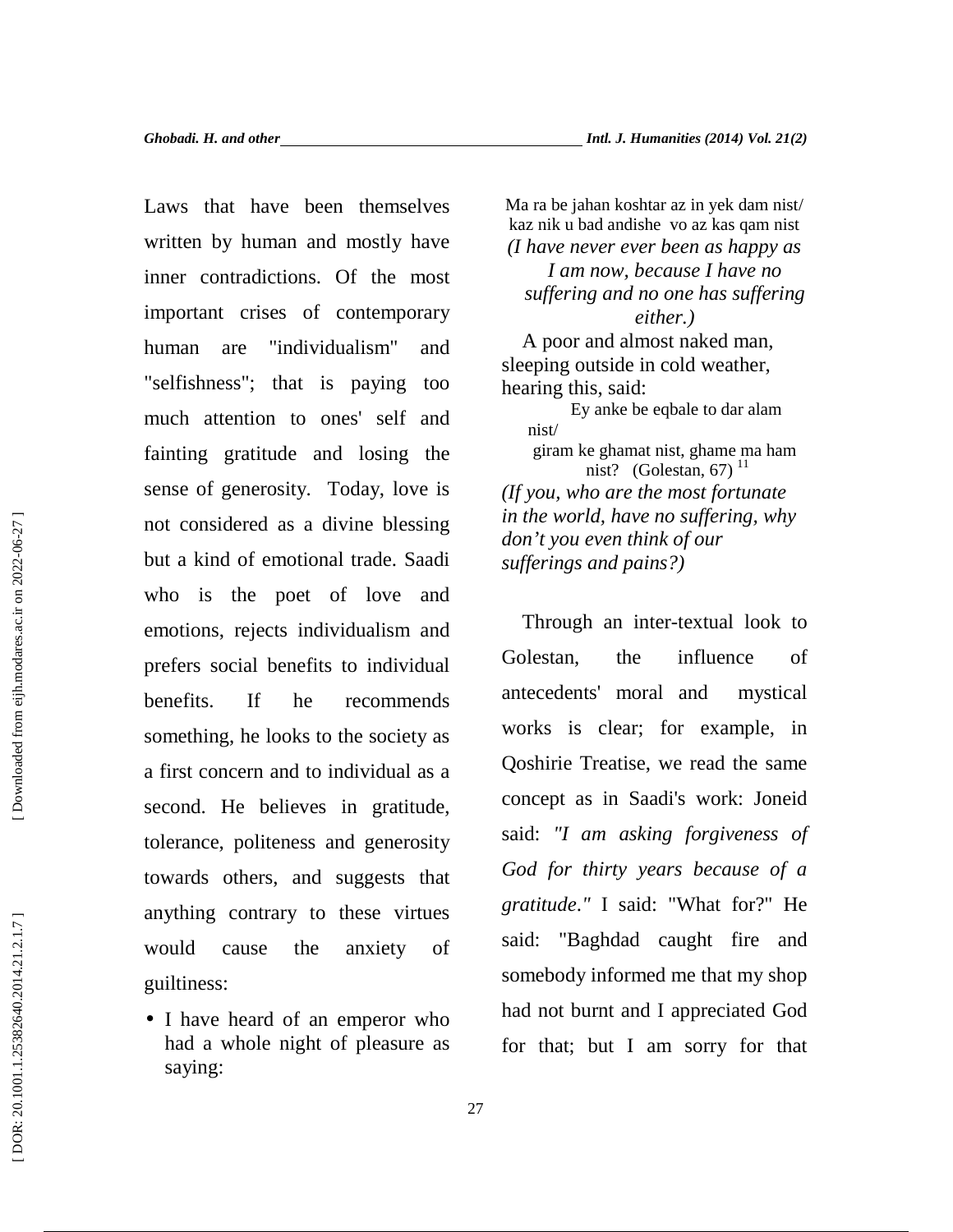appreciation for thirty years because I preferred myself to other Muslims (Qoshirie, 2004:31).

Saadi believes that such selfishness is solvable to some degree through a humanitarian view- on which contemporary anthropological view certainly emphasizes as well. An element that we can name it: *"Love to humanity*" or "*Humanitarian love*". Love towards humanity needs to refuse national or territorial blinkers, admitting political and socio economical equality of all human beings, converging customs and habits of life, and forming a more humanistic and united education system. This kind of life is increasingly seeking for universal peace" (Scheler, 1388: 124). Thus it contradicts those kinds of superior and hierarchical feudal models of life.

The difference between Saadi's humanitarianism and humanistic humanitarianism- to which August

Komte was claimer of founding- "is not to place man in the position of the Great Existence" (Ibid: 125) but love to the generosity and respect of those human beings who have the same clean nature:

> Bani adam a'zaye yekdigarand/ ke dar afarinesh ze yek goharand Cho ozvi be dard avarad roozegar/ degar ozvha ra namanad gharar To kaz mehnat digaran bighami/ nashayad ke namat nahand adami (Golestan, 44-45)

*(All human beings are parts of a whole body; when a part begins to be painful, then other parts become inconvenient. If you do not concern about others pains, then you do not deserve the name of human.)*

So, Saadi's humanitarian love does not completely resemble existential humanitarianism that is a protest against nationalism and refusing it, and also revolt against every kind of systematic community; rather it is a theocentric love; because human is a gleam of God's light and also a mirror to His beauty and splendor. Optimism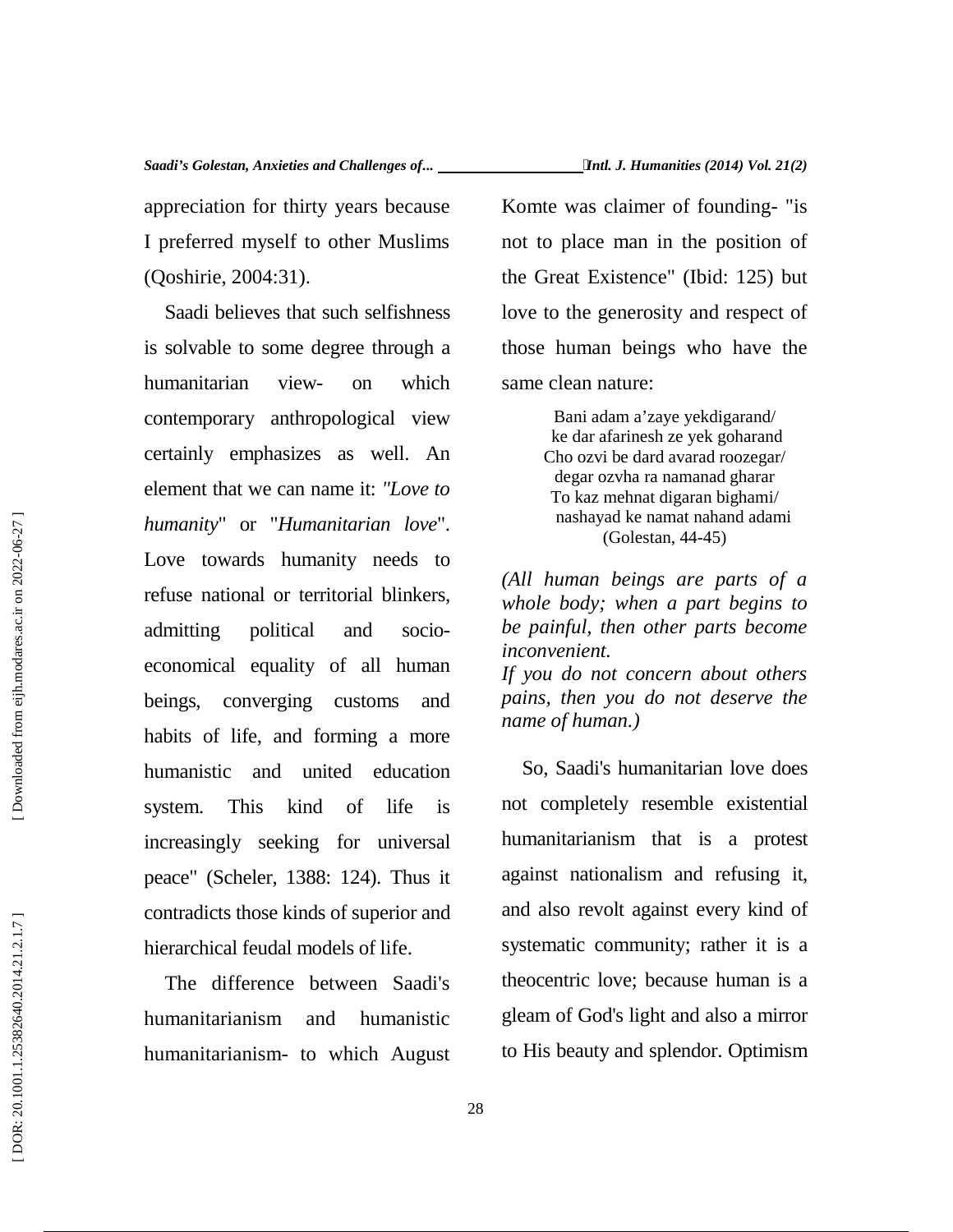towards other people and not just concerning oneself, not only is the basis for Saadi's humanitarianism, but also, in his view, is the main factor of being a human (See Golestan: 159).

### **Eleventh: Scientific pride**

One cause of man's loneliness, especially after modernity, is the pride resulting from technology and scientific progresses. One important solution does Saadi recommend that can be effectual to contemporary crises as well is to avoid false pride resulting from gaining knowledge. Saadi notifies intelligently that an individual can not learn all sciences. Therefore, in order to gain knowledge and raise one's level of understanding, there is no way unless to sit in by scientists and experts. So, to raise knowledge and insight, one should co-operate with other people. Here, Saadi points to the word of Imam Mohammad

Qazali, the figure to whom Saadi used to pay much scientific and moral respect (Movahhed, 1999: 52): "Someone asked Imam Mohammad Ghazali: How did you attain to such a level in sciences? He replied: Everything that I didn't know, I was not afraid to ask about."

Bepors harch nadani ke zolle porsidan/ dalile rahe to bashad be ezze danaee (Golestan: 185)

*(Ask about everything you don't know, and then the prostration of questioning will guide you to the glory of knowing.)*

In a society, where indolence and laziness are dominant, then people would not have enough knowledge about most issues of individual and social life; or even if they have knowledge, they would not act that due to many barriers and limitations. Thus, in such societies, there is not seen any great material and spiritual progresses. People in such societies mainly resemble a compile of stored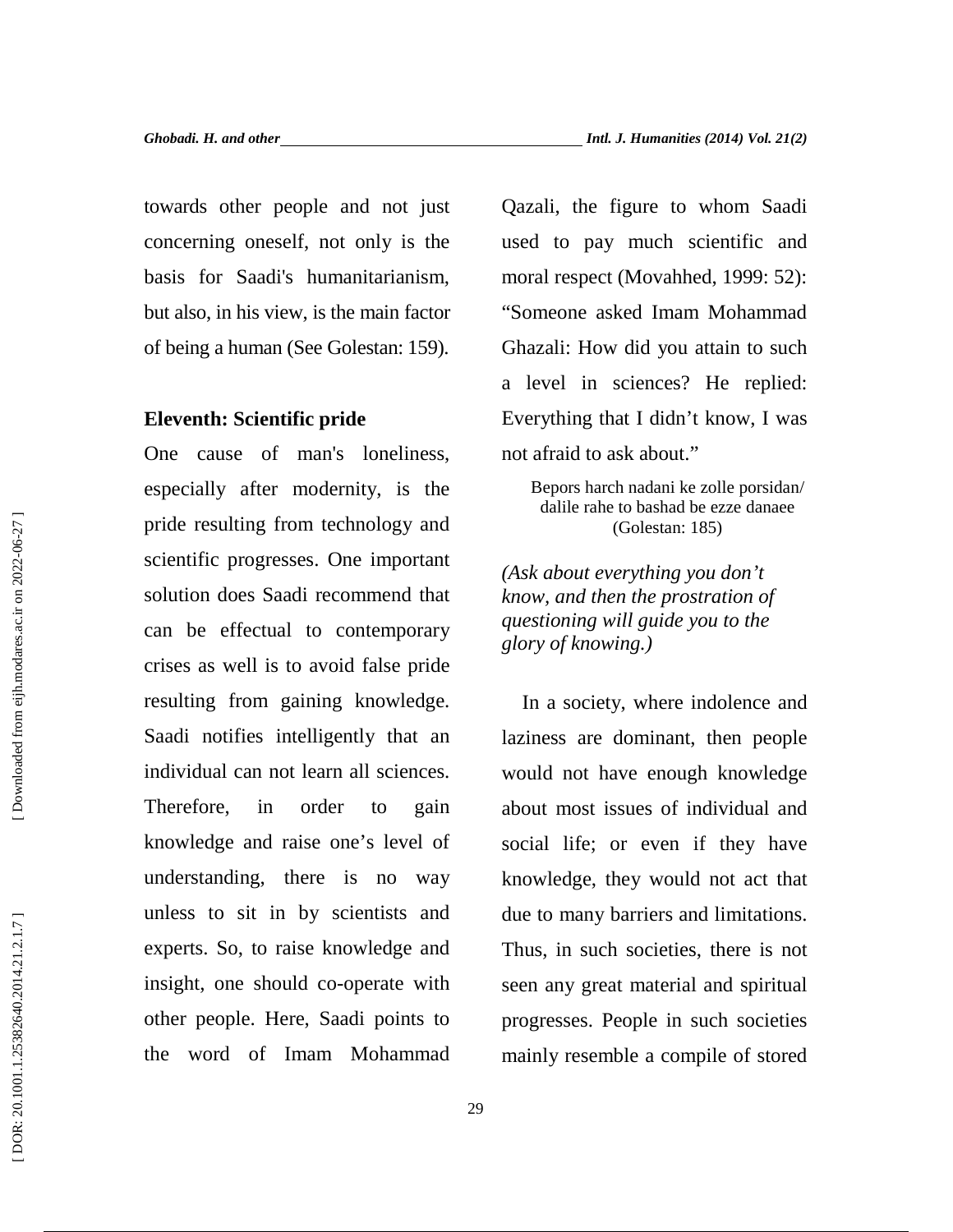information, whose information is burned, useless or out-of-date. In this sense, Saadi believes the knowledge that is not acted, is useless $^{12}$ :

Elm chandan ke bishtar khani/ chon amal dar to nist nadani Na mohaqqeq bovad na daneshmand/ charpaee baro ketabi chand An tohi maghz ra che elm u khabar/ ke baro heyzom ast ya daftar (Golestan: 170)

*(If you gain more and more knowledge but do not act that, you are a foolish. An animal that carries some books is not an investigator, nor a scientist. How a donkey can understand what is it carrying; wood or a notebook?)*

In Saadi's view, useful knowledge is humanitarian knowledge. Having such knowledge, man is free from selfishness and can attain to love and like others:

Sahebdeli be madrese amad ze khanegah/ beshkast ahde sohbate ahle tariqe ra Goft: Mian alem u abed che farq bovad / ta ekhtiar kardi az an in fareeq ra? Goft:An gelime khish bedar mibarad ze moj/ vin jahd mikonad ke begirad ghareeq ra (Golestan: 104)

# **Twelfth: Having unfair judgment and superficial outlook**

The anxiety of feeling guilty and self-condemnation is the result of unfair judgment. Fair judgment is possible through avoiding emotional orientations. To avoid unfair judgment, one should first be free from exaggerated friendship or enmity. According to Saadi, avoiding friendship and enmity will result in a fair judgment:

Kasi be dideye enkar agar negah konad/ neshane soorate Yusuf dahad be nakhoobi Vagar be cheshme eradat negah koni dar div/ fereshteat nemayad be cheshme karrobi (Golestan: 133)

*(If you are full of enmity, even the attractive face of Josef will be an enemy to you. And if you look at a monster friendly, he will seem like an angel.*)

In the view of Saadi, a right judgment not only requires avoiding friendship and enmity, but also reliance on sensibility and avoiding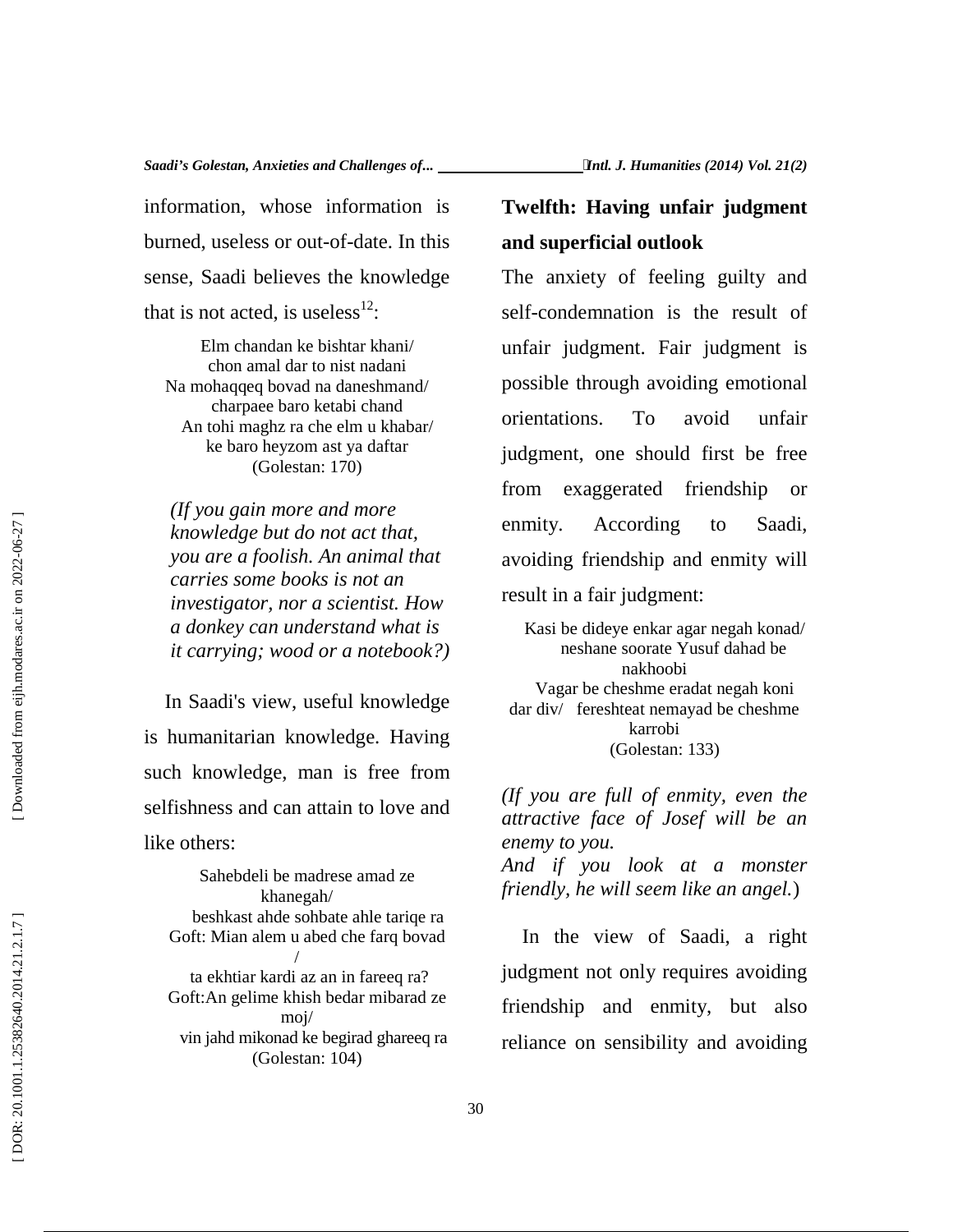one-dimensional outlook. It is clear that, in this view, a fair judgment is one in which the two sides of the quarrel can speak about their reasoning. As in "The controversy between Saadi and the assertive", he intentionally narrates a discussion, whether real or unreal, to pose this issue and gradually invite the reader to contemplate and then to be fair.

### **3.2.1. Anxiety of Death and Destiny**

Thinking about death is an issue that has engaged human's mind from the very beginning of the history. Man's doubt about annihilation of life has limited his tendency towards living. The wish for eternality or desire to commit suicide is both the result of such doubt on the philosophy of existence and its end; as Molavi points to that:

> Az koja amade am, amadanam bahre che bood? Be koja miravam akher, nanomaee vatanam

Considering the difference that

suicide comes from hopelessness, and desire for eternity does originate from epistemological sources and taking refuge to God: "Believing in God's words means to avoid any humanistic security and consequently, to overcome the hopelessness caused by the effort in finding security; an effort that is always useless" (Boltman: 2006:53).

The fear of being anonymous and not having a name and fame<sup>13</sup> after death is another kind of anxiety of death and destiny: "One great sensation and concern within us is that we try to protect our name, fame and remembrance." According to Torah, it is from this sensation that envy is born; a feeling that begins the first crime of the history of humanity: The murder of Abel by his brother Cain. Their quarrel was not for food, but for making their name eternal. Envy is thousand times more frightening than hunger;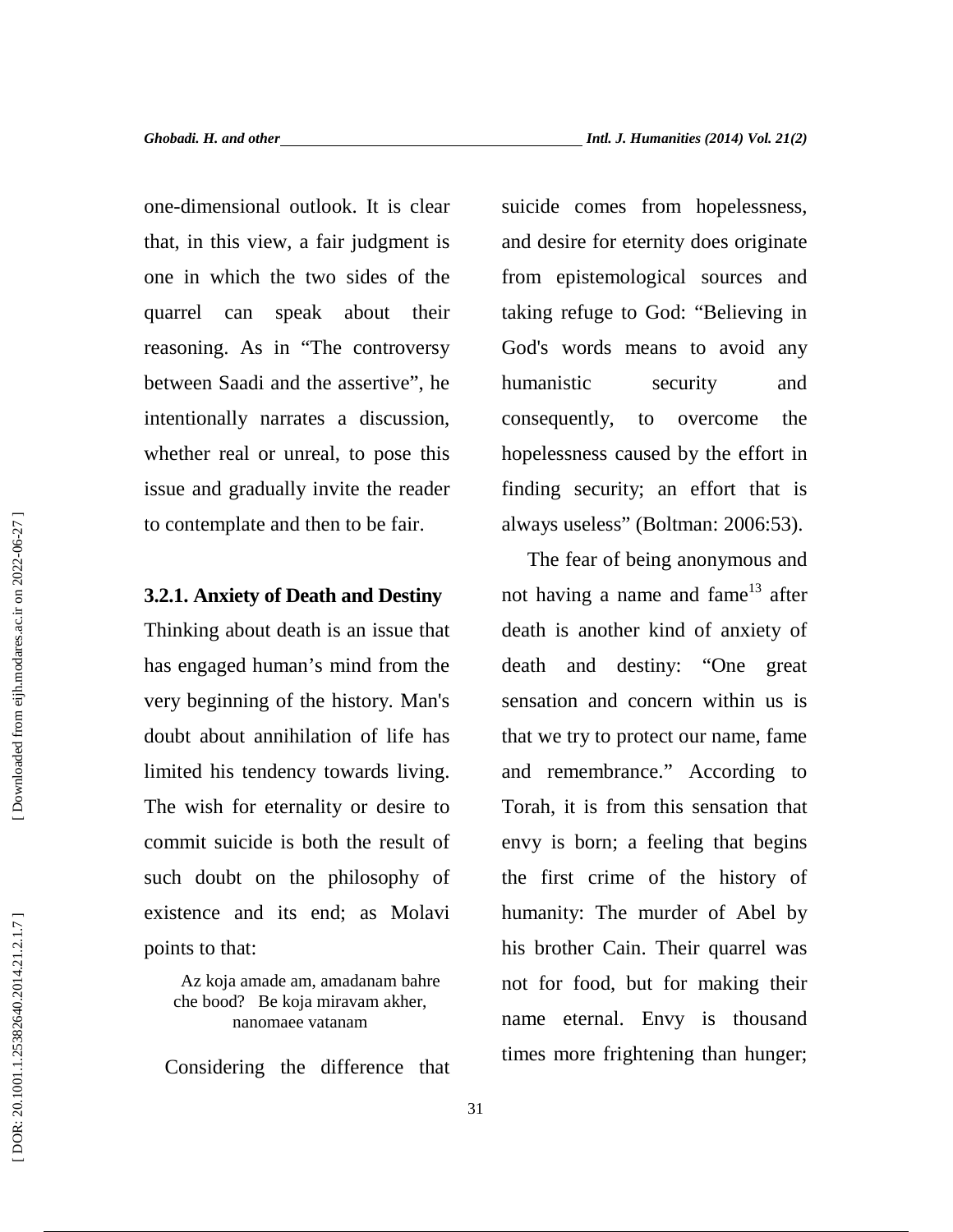because it is the hunger of soul. If life's ordinary difficulties like the need for food were solved immediately, then the Earth would become a hell; because it would become a field for survival of names and fames  $14$  (Boltman, 2006: 93). As "Rodrigo Arias" (a dramatic hero of the Spanish dramatist, Gillian De Castro (1569-1621), after his quarrel and victory against Don Orzunus De Luara, while he himself was dying too) cries: "I will die but my name and fame will be eternal" (quoted by Onamono, 2009: 93).

In Saadi's teachings, anxiety of death and destiny is created from two considerable views:

**First, it has an existential nature**, and has origins in human's inner nature; like Saadi's concern for leaving a good name and fame (that is, indeed, one of the many reasons for writing Golestan); as Saadi emphasizes this point:

Dolate javeed yaft hark e nekonam zist kaz aqabash zekre kheyr zende konad nam ra (Golestan: 55)

*(Everyone who lived well would be eternal, because after his death, he is remembered for his good acts and then his name will be eternal.)*

In his attitude, the anxiety of death and destiny will have a fortunate end, if one takes refuge in God and has moderation in hope and fear; a belief that is the result of his religious attitude.<sup>15</sup>

**Second is outward source**; it means that, sometimes, the anxiety of death and destiny originates from the society and its social and political relations. Since the fate of today's affairs and people is assigned on the frame of internal and external Institutions and public relations are directed towards social approaches and behaviors. Economy, family, social classes, judicial and legal issues, relations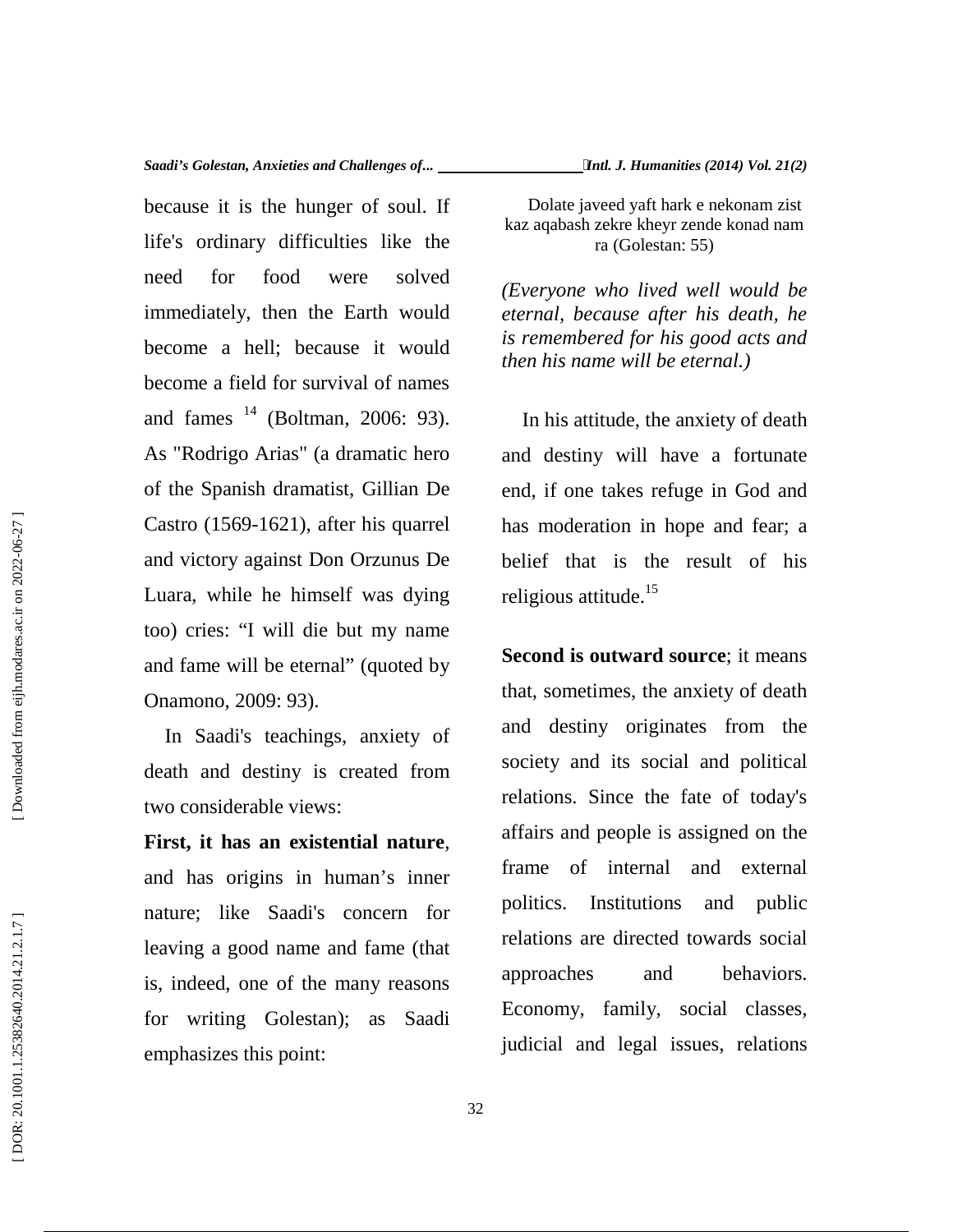between individuals and generations, and… are all subsystems of public policies.

Saadi, several centuries ago and according to the governmental system of his time, intelligently speaks about this outward element, especially in the first section of Golestan (i.e. "On the behavior of  $kings$ ).<sup>16</sup>

In his attitude, through training a sagacious farsighted generation, we can help to treat (remove) this anxiety; as he says in the parable of the teacher who taught a prince and was very strict to him and even beat him, and then was reprimanded by the king for such strictness:

"Why don't you behave the sons of peasants as strictly as you behave mine?" The teacher answered: "Because, generally, all people should speak and act in a rational manner, especially the kings, as everything they do, will be immediately spread over" (Golestan: 251).

Prudence in social and political relations is one of Saadi's solutions to anxieties caused by social life. Speaking about interactions between individuals and also between societies, he prudently recommends a friendly manner, but meanwhile believes that, facing with enemies, one should not be careless and regard them as small and unimportant:

Dani ke che goft Zal ba Rostam gord?/ Doshman natavan hagir u bichare shemord Didim basi ke abe sarcheshme khorad/ chon pishtar amad shotor u bar barad (Golestan: 62)

*(Do you know what did Zal said to Rostam? He said you should not consider your enemy as poor and unimportant. Though we have seen them many times drinking water from this river, but if they could come nearer, they would take away our camels with the goods on them.)*

It is clear that such an advice is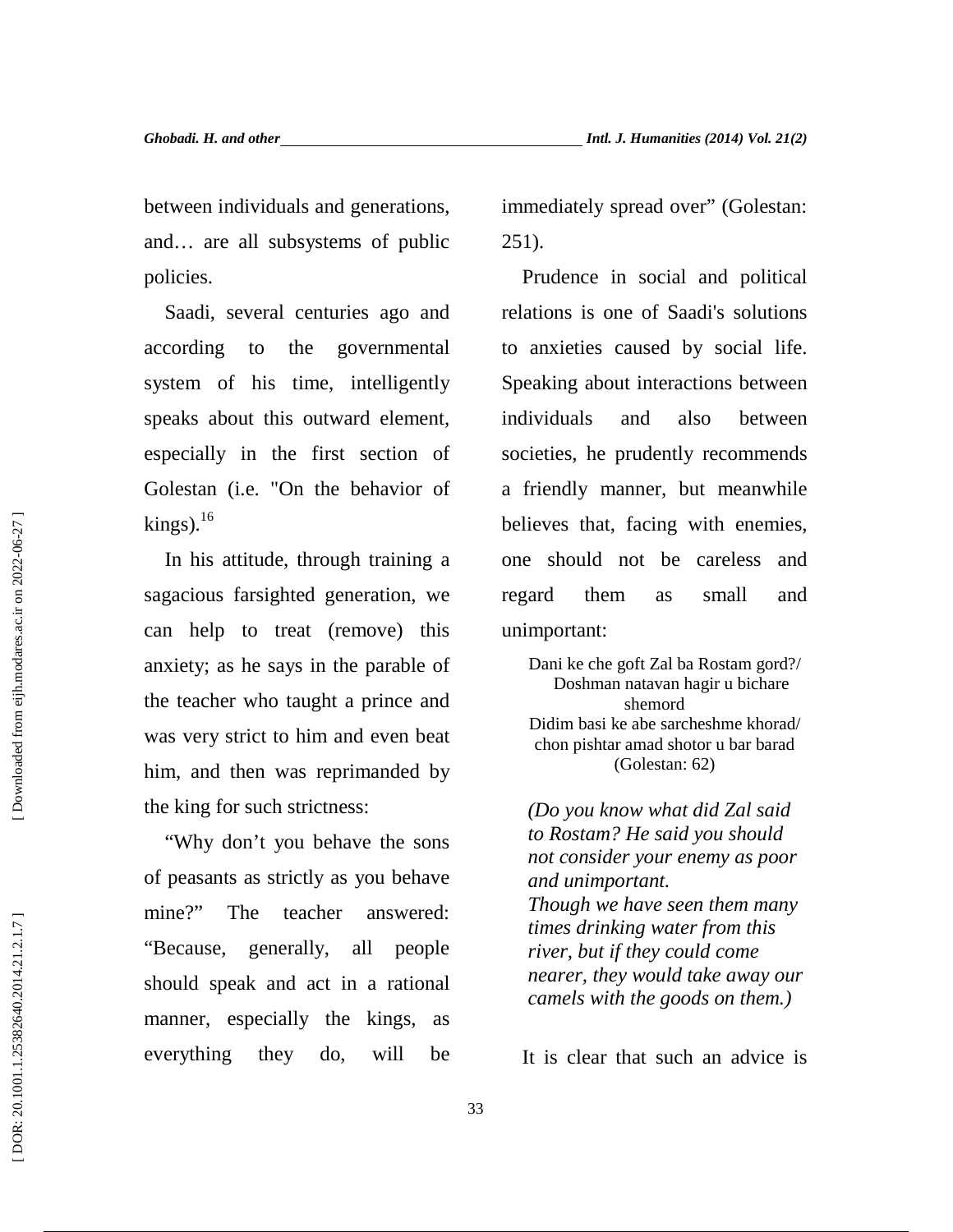practical, even in the contemporary political and social relations between governments and countries. On the other hand, Saadi warns about making a friendship with those who have relations with your enemies; because it is sensible that your secrets be overlaid from your enemies (See *Golestan: 172*)*.*

### **Conclusion**

Golestan, having an educational nature and being reader-oriented, is full of Saadi's pathological views and his intelligent and humanitarian solutions to individual and social problems. Since, explaining humanistic concerns is not limited to a specific time or place, so Saadi's Golestan is capable of interpretation nowadays. Therefore, conclusions of of this research can be summarized as follows:

1. In a hermeneutic approach to Golestan and also comparing between Saadi's views and contemporary moral theories like anthropological and existential moralities, we can conclude, more than every other time, that Saadi is not only a moral teacher, but also a psychologist and anthropologist; because his existential attitude towards social crises and challenges is not so different from that of contemporary existentialists who have mainly existential and intrinsic moral concerns. Nevertheless, Saadi's moral model conforms to the Islamic model in which the prosperity and freedom of human beings depend to God's contentment and reliance to Him.

2. Like moral anthropological outlook, social crises, in the attitude Saadi, originate from three anxieties: anxiety of feeling guilty and condemnation, anxiety of meaninglessness and lacking insight, and anxiety of death

Downloaded from eijh.modares.ac.ir on 2022-06-27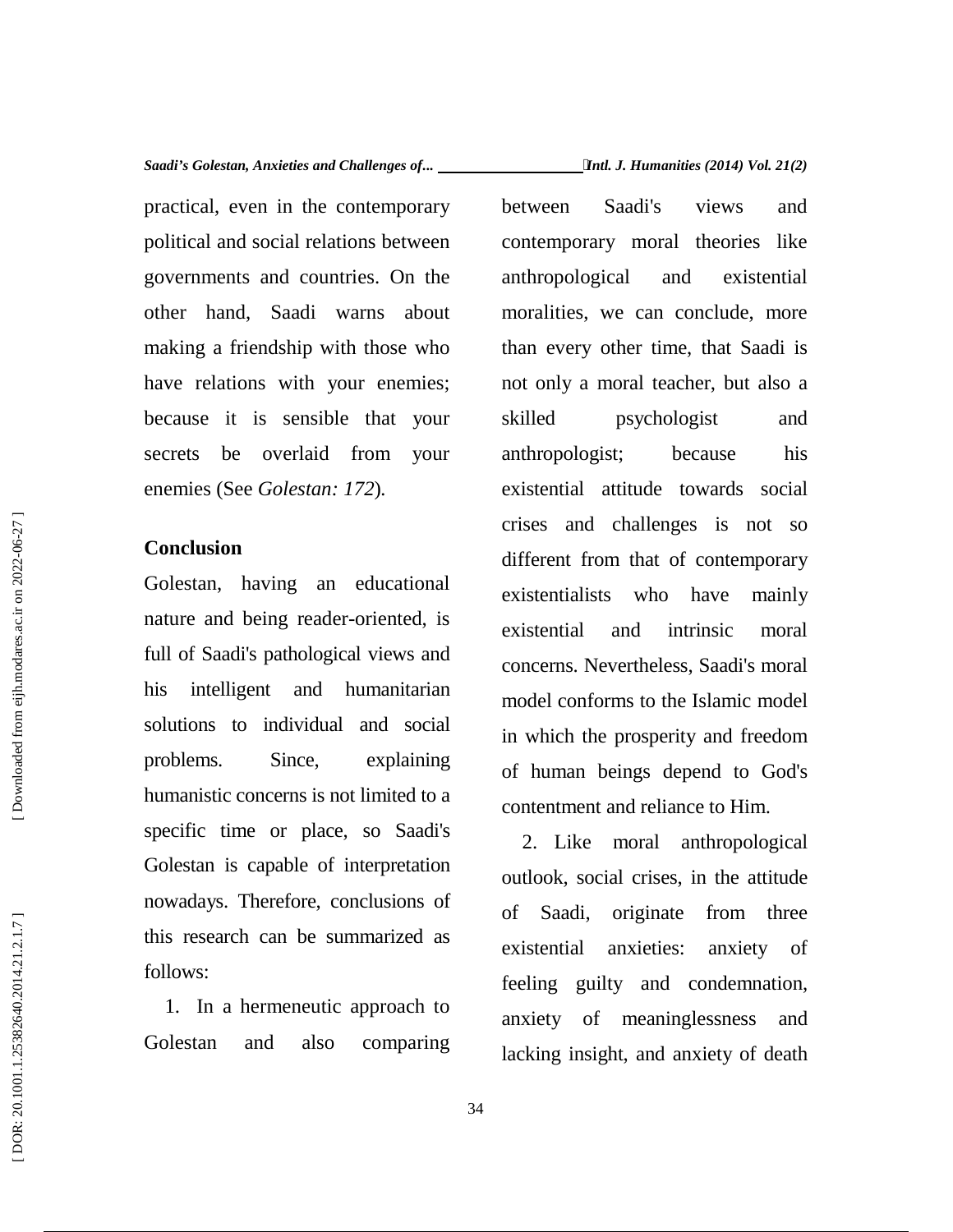and destiny. However, in his view, there is a dual relation between formation of inward and outward crises. It means that lots of crises happened in societies are the result of human's inward disorders and his eternal existential anxieties, and sometimes, training cannot change the wrong basis of incapable people. Then psychological and behavioral acts resulting from those wrong bases will cause false behaviors like injustice, greediness, envy, tyranny and cruelty, pretending, and so on, especially from those who have power and wealth. All of these may cause and increase existential anxieties.

3. *Anxiety of feeling guilty and condemnation*- that all the time exists within human because of his authority in doing and acting. In the attitude of Saadi, this anxiety does not originate from the first sin of Adam, or the pessimistic

anthropological view of thinkers like Schopenhauer who believes that man is a wicked creature. Rather it is mainly the result of individual acts and social relations, in both individual and social levels. In his feelings of guilty and condemnation while having an existential origin are formed because of training, style of thinking, and relations. Hypocrisy and distrustfulness, tyranny, selfishness, squandering and wasting, greediness, opposition and gap between generations, stinginess and malevolence, and scientific pride are all factors to bring about this anxiety. Contrary to humanistic anxiety, Saadi believes that the following actions can be the remedy: moral principles and humanitarian love, and moderation, tolerance, avoiding unfair judgment, and earning useful and applied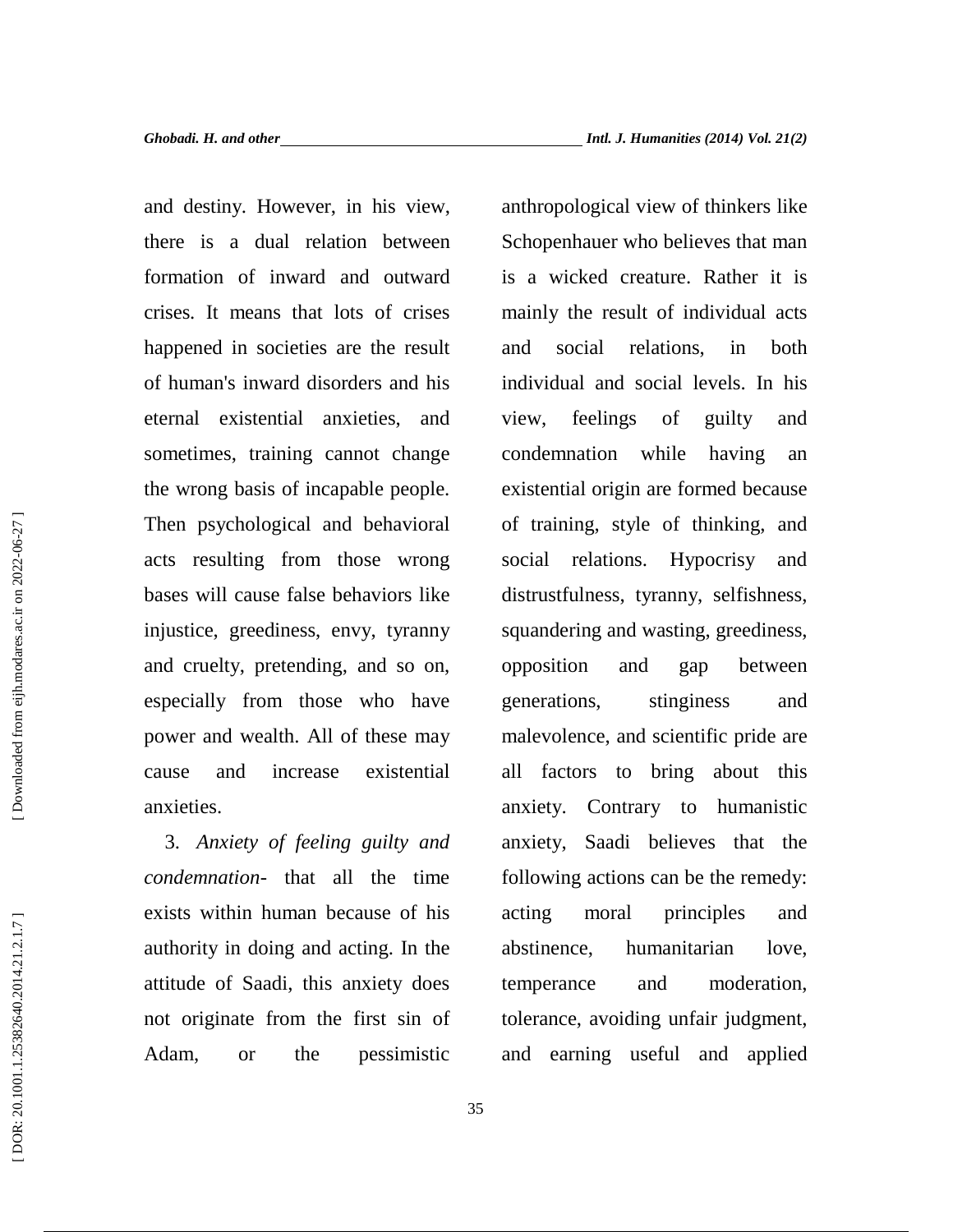*Saadi's Golestan, Anxieties and Challenges of... Intl. J. Humanities (2014) Vol. 21(2)*

knowledge.

4. Saadi had no discussion on the crisis of absurdity (nihilism), because such an issue did not exist in his time or, at least, his educational and moral view was an obstacle to think about such an issue within himself and also foreseeing it for the next generations. Nevertheless, he had an emphasis on the danger of meaninglessness and eliminating insight in social behaviors. Impiousness, ignoring and even eliminating God from daily life, behaving hypocritically to reach material aims, authenticity of material pleasure and economic injustice are elements of the anxiety of meaninglessness and loneliness. Saadi believes that Theocentrism, virtuousness, moral living, attention to dialectic ethics and tolerating the view of opponent are among the solutions to such a crisis.

*5.* In Saadi's attitude, anxiety of

death and destiny can be considered from two viewpoints: the first one has an existential nature and originates from human nature; like the concern about name and fame after death, which is indeed one of reasons for writing Golestan. In his attitude, the anxiety of death and destiny will have a fortunate end, if one takes refuge in God, and follows moderation in hope and fear. The second one has an outward origin. It means that, sometimes, the origin of the anxiety of death and destiny is in the society and its social, political relations and selfishness in economics. These problems, according to Saadi, will be solved by paying due attention to and being precise in having rightful relation with others, educating a sagacious farsighted generation for administrating the country, being prudent in international relations, preferring other's (public's) benefit,

Downloaded from eijh.modares.ac.ir on 2022-06-27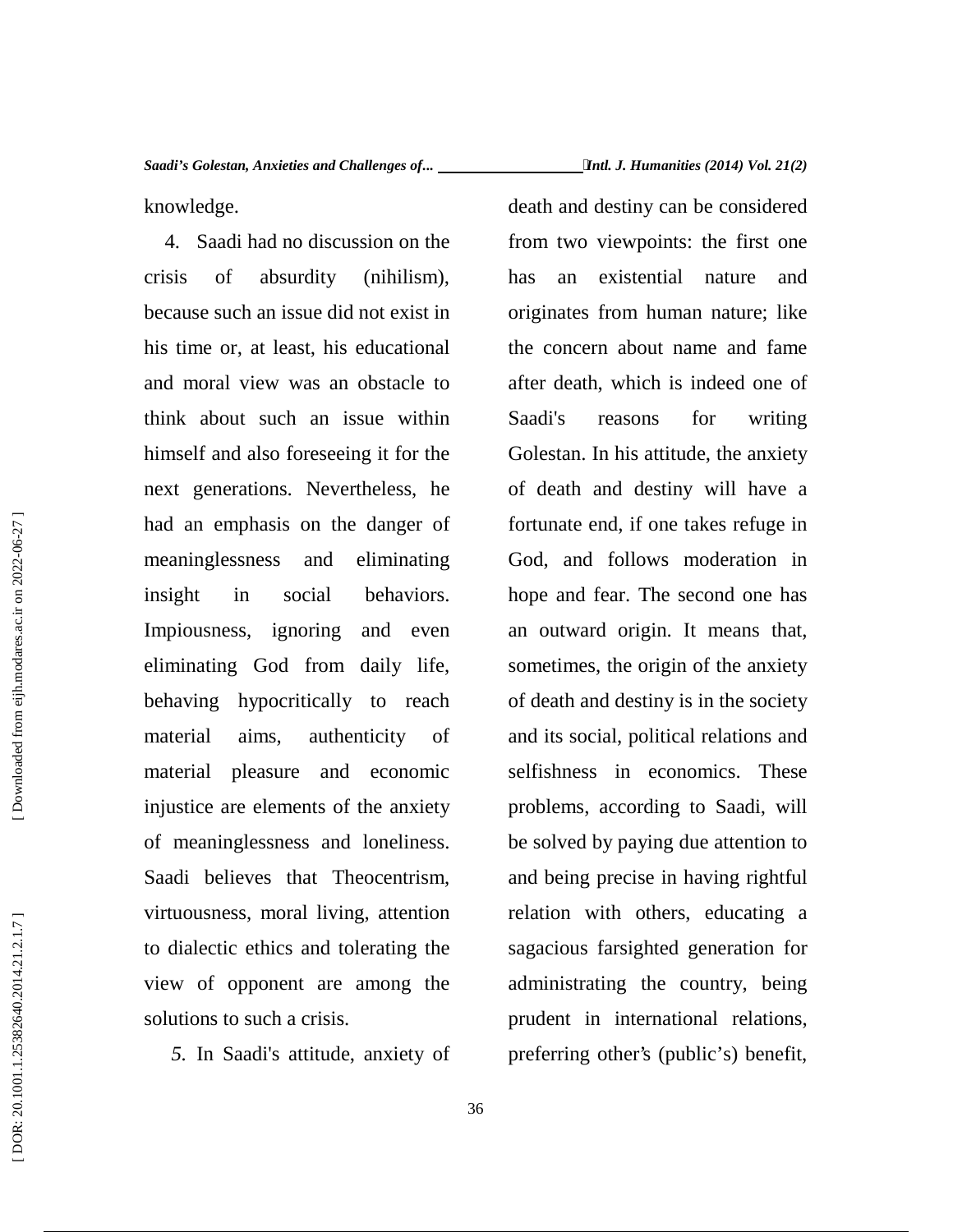to one's own interests, and most importantly, taking into account God's contentment in economic relations.

### **Notes:**

- 1. However, in this sense, we sometimes face reduction-oriented views like that of Ali Dashti, who believes that Golestan has no moral system, and compares it to a "*Jong*" or "Kashkoul" (see Dashti, 1977: 246).
- 2. Ey gereftare pay bande ayal degar azadegi maband khiyal
- 3. Ghame farzand u barg u jame vo qoot bazat arad ze seyr dar malacoot.
- 4. Agar donya nabashad dardmandim vagar bashad be mehrash paybandim
- 5. Balaii zin jahan ashoobtar nist ke ranje khater ast ar hast var nist.
- 6. As in the parable of "Son of reach man and son of poor" (Golestan, seventh section, parable number 18):
- 7. Marde darvish ke bare setame faqe keshid be dare marg hamana ke sabokbar ayad
- 8. Van ke dar dolat u dar ne'mat u dar asani zist mordanash zin hame shak nist ke doshvar ayad
- 9. Be hame hal ke ze bandi berahad behtar az hale amiri ke gereftar

ayad (Golestan: 162).

- 10. "Baraki": is a kind of cheep hat made from the wool of camels, and "Tatari" was an expensive hat (See Yusofi, 1989: 336).
- 11. "Tatari" means from Tatar: The name of a Mongolian tribe, people of which were wild, yellow in skin and inhabitants of northern Asia (Ibid: 336).
- 12. As he writes:
- 13. Gar bihonaram u gar honarmand lotf ast omidam az Khodavand
- 14. Uo chareye kare bande danad chon hich vasilatash namanad
- 15. Saadi rahe ka'beye reza gir ey marde Khoda dare Khoda gir (Golestan:108)
- 16. See: Askari, Ali, 1387/2008; "Affection, tolerance, severity, and violence in Saadi's works (Rokhsare Andishe Collection of Articles) Tehran: The Research Center for Persian Language, page 382.
- 17.Here, "horror" means loneliness, isolation, scare and hatred (see: Yusofi, 1989:441).
- 18. Since Saadi believes that being expertise on discourse is necessary for conveying meaning and moral advices, so he constantly emphasizes on "considered speaking": "If you know something will become apparent to you soon, then have no hurry to ask about that,

Downloaded from eijh.modares.ac.ir on 2022-06-27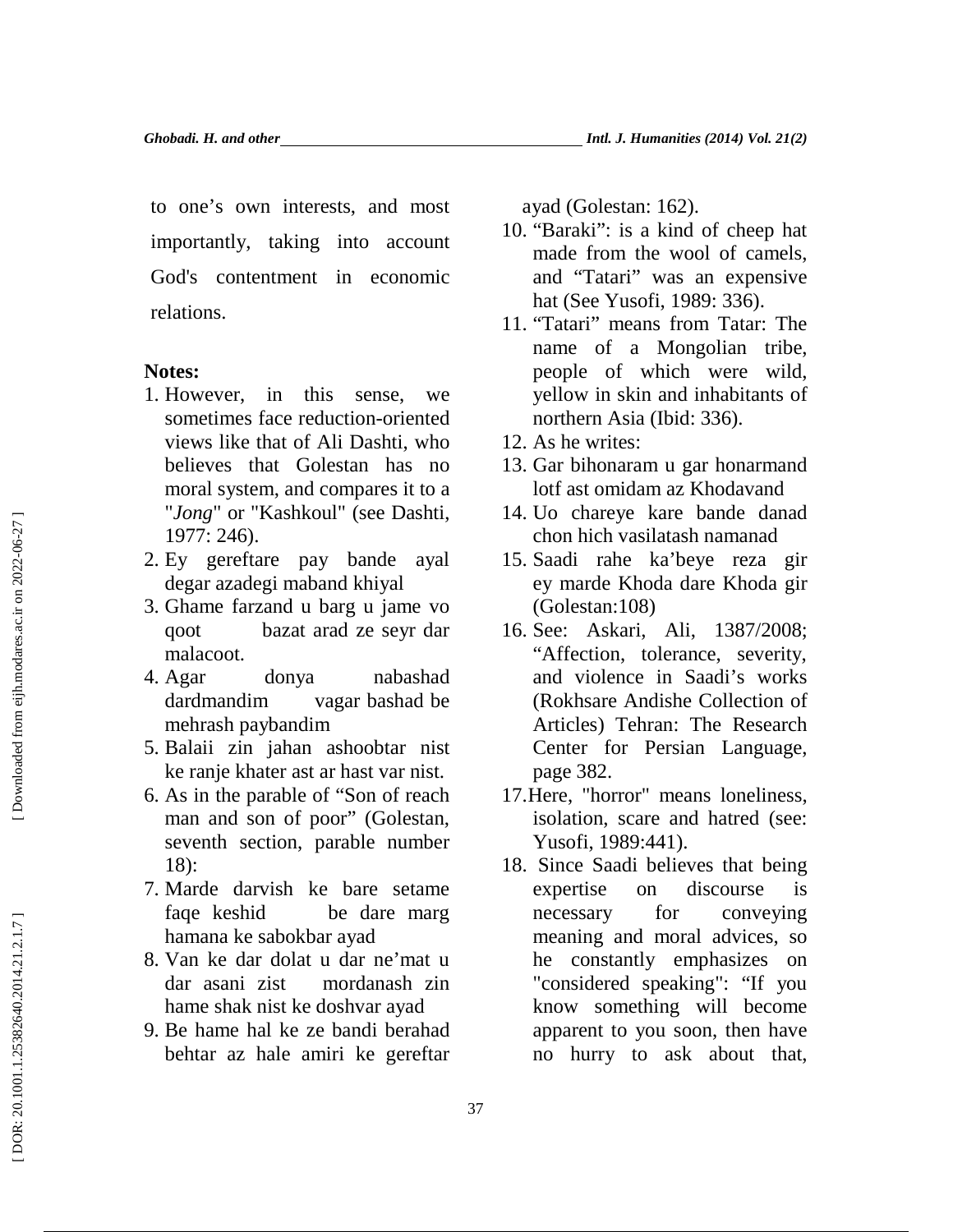because such an action even causes a king to be less respected" (Ibid: 185):

- 19. "I have heard that a sage had said once: "No one admits his ignorance, unless he who interrupts a speaker."
- 20. Sokhan ra sar ast ey kheradmand u bon mayavar sokhan dar miane sokhan
- 21. Khodavande tadbir u farhang u hoosh nagooyad sokhan ta nabinad khamoosh (Golestan:130)
- 22.The following parable is also of the same kind:
- 23. I think about the reproaches of enemies who, in my absence, ridicule me and consider my attempts on my family to be distrustful: (Colestan: 1301)<br>
22. The following parable is also of theract<br>
the same kind:<br>
22. The following parable is also of the dam ragzar:<br>
23. I think both the reproaches of 30. Khodavana<br>
include me and consider my rahamamay<br>
	- 24. Mabin an bimorovvat ra ke hargez nakhahad did roye nikbakhti
	- 25. Ke asani gozinad khishtan ra zan u farzand bogzarad be sakhti (Golestan: 70)
	- 26. Unfaithful learned is like a blind man with a lighter in his hand; he guides, but he himself is not guided (Golestan: 286).
	- 27. They asked: "What does a deedless learned look like?" He answered: "Like a bee that does not "make honey." (Golestan: 301)
	- 28.From psychological point of

view, we can consider the anxiety of name and fame as one of the important concerns of great literary figures of Iran; as Ferdowsi's biggest anxiety in Shahname, along with his concern for re-establishing national identity and fighting national self-neglect, is that he fears for his name and work not to be eternal (His beginning poets are repeatedly contain the word "name"):

- 29. Be **name** Khodavande jan u kherad kazin bartar andishe bar nagzarad
- 30. Khodavande **nam** u Khodavande jay Khodavande roozi deh e rahnamay
- 31. Khodavande keyvan u gordan sepehr forozandeye mah u nahid u mehr
- 32. Ze **nam** u neshan u goman bartar ast negarandeye bar shode peykar ast… (Ferdowsi, 1378:17)
- 33. And his obvious reference to the eternality of his name and work, after writing the work and dedicating it to Soltan Mahmood Qaznavi, is an evidence for this:
- 34. Cho kodak lab az shire madar bashost ze gahvare Mahmood goyad nokhost
- 35. To niz afarin kon ke goyandeii bedo **nam** e javid joyandeii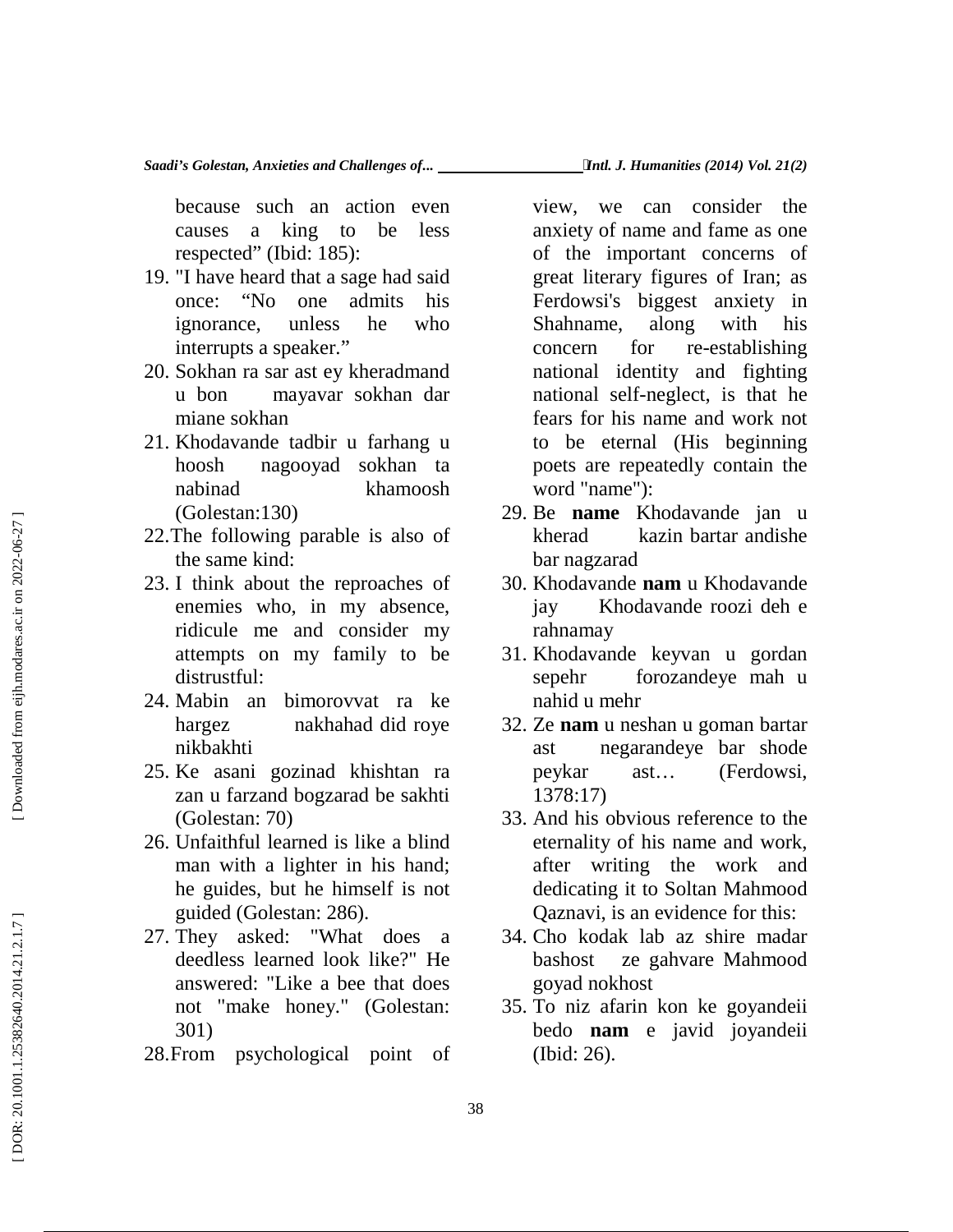- 36. From anthropological point of view, this can be an emphasis on the anxiety of name and fame in Ferdowsi; an anxiety that exists in his mythical heroes as well.
- 37. If we look at the poems of Hafiz, from this point of view, we can find some parts, like the following line, that shows his existential anxiety for name and fame too:
- 38. Az nang che gooii ke mara **nam** ze nang ast / vaz **nam** che porsi ke mara nang ze **nam** ast.
- 39. In his Mathnavi, also Mulana points to the concern for name after the concern of food:
- *40. Adami avval hariese nan bovad zan ke qoot u nan sotoone jan bovad*
- *41. Chon be Nader gasht mostaghni ze nan asheghe nam ast u madhe shaeran (Molana, 4: 608- 610).*
- 42. 15- The following parable can be a proof to such a claim:
- 43. Somebody came to Egypt's Zonnon and said: "I am serving the king by day and night; I hope for his favor, and fear of his anger towards me. Zonnon cried and said: If I could worship God as you worship the king, I would become one of the righteous men to God."
- 44. Gar naboodi omide rahat u ranj paye darvish bar falak boodi

45. Var vazir az Khoda betarsidi hamchenan kaz malek, malak boodi (Golestan: 80).

46.Like this parable:

A Greek emperor had an illness. Physicians, in a consensus, declared that the illness has no remedy but one, that is to find the gall bladder of a person with especial characteristics. The emperor ordered to find the man. They found a guy who was son of a peasant and had those characteristics. The emperor called the parents and presented them with lots of wealth. On the other hand, the judge issued the *Fatwa* that there is no problem to sacrifice a peasant to treat the emperor. The young guy then looked towards the sky and said: "Parents do love their children, but my parents ignored me because of the wealth the emperor gave them. Then every one who has a complaint goes to the judge; but the judge has sentenced me to death and the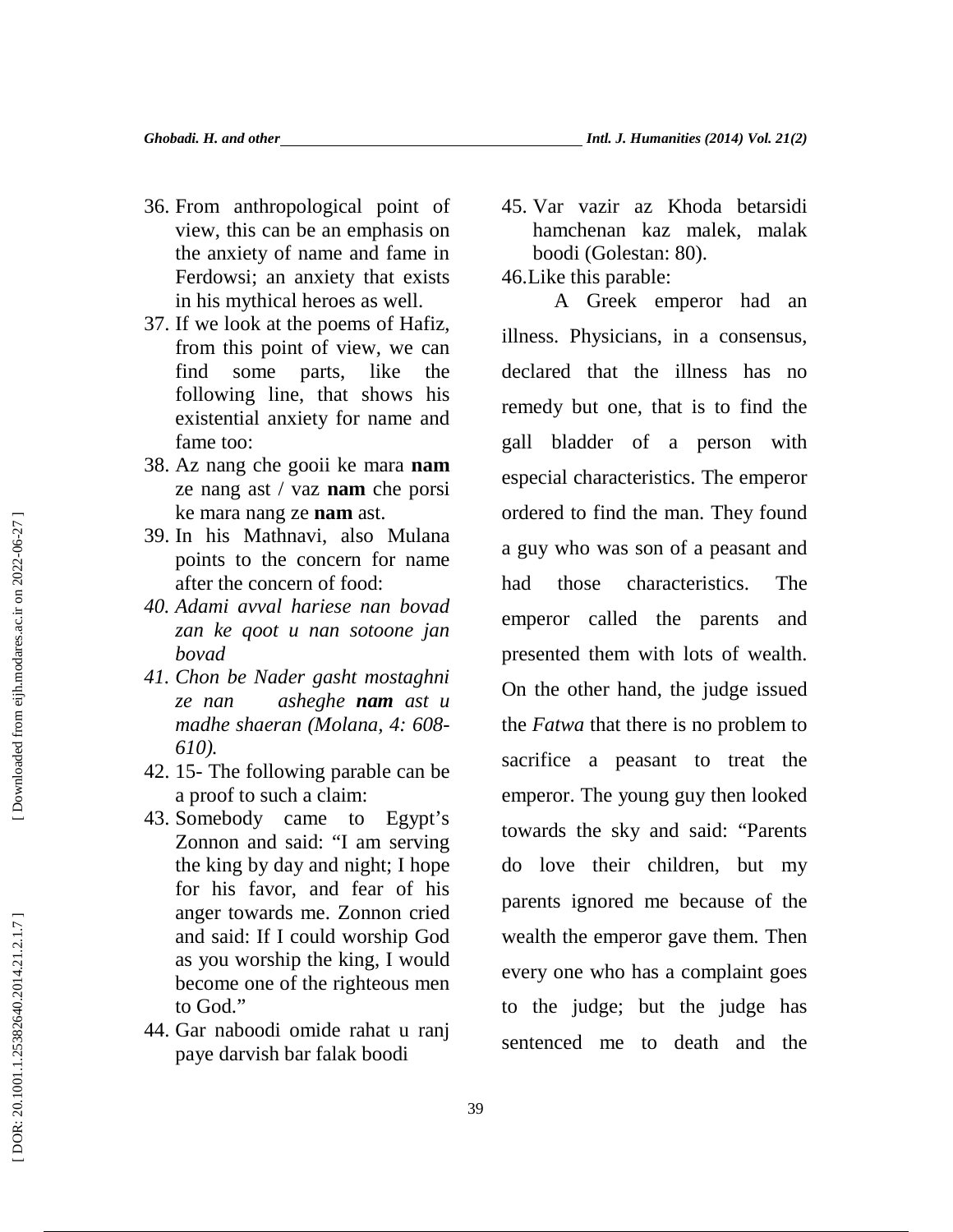*Saadi's Golestan, Anxieties and Challenges of... Intl. J. Humanities (2014) Vol. 21(2)*

emperor is doing the job. Now there is no option left except taking refuge to God" (Golestan: 75-76).

### **References**

- [1] Anderson, Susan Leigh, (2008). *Philosophy of KierKegaard*; Translated by: Khashayar Deihimi, Second Edition, Tehran: Tarhe No Publications.
- [2] Bertens, Johannes Willem, (2005), *The Basics of Literary Theory;* Translated into Persian by: MohammadReza Abolghassemi, First Edition, Tehran: Mahi Publications.
- [3] Bultmann, Rudolf Karl, (2006), *Jesus Christ and Mythology*; Second Edition, Tehran: Markaz Publications.
- [4] Chittick, William C., (2006), *Imaginal Worlds: Ibn al- Arabi and the Problem of Religious Diversity;* Second Edition, Tehran: Hermes Publications.
- [5] Coletti, Locho, (1999), "Markcism and Dialectic", A Collection of Articles on Language, Thought, and Culture; Translated by Yadollah Moqen, First Edition,Tehran: Hermes Publications, pages 111-159. *Basics of Literary Theory*: Translated (*Fordowsi, Saadi, Multavi and Haftis*),<br>
into Persiam by: MohummadReza Tehran, Qate Publications.<br>
Aholghassemi, First Edition, Tehran: [10] Eslami Nodoshan, (2003), Warning of<br>
Mah
	- [6] Dabbaq, Soroush, (2008), *Silence and*

*Meaning*; Second Edition, Tehran: Serat Publications.

- [7] Dashti, Ali, (1977), *The Territory of Saadi*; Fifth Edition, Tehran: Amirkabir Publications.
- [8] Edgar, Andrew & Peter Sedgwick, (2008), *Fundamental Concepts of a Cultural Theory*, First Edition, Tehran: Agah Publications.
- [9] Eslami Nodoshan, (2002), *Four Spokesmen of Iranian Conscience (Ferdowsi, Saadi, Mulavi and Hafiz)*, Tehran, Qatre Publications.
- [10] Eslami Nodoshan, (2003), *Warning of Time*; Second Edition, Tehran, Sahami Enteshar Publications.
- [11] Eslami Nodoshan, (1997), *Iran and Its Loneliness*; Tehran, Sahami Enteshar Publications.
- Abolqasem, (1999), *Shahname*: On the Basis of the Nine volume Version Printed in Moscow, First Edition, Two Volumes, Tehran: Qoqnoos Publications.
- [13] Hafiz Shirazi, Shamsoddin Mohammad, (1998) *The Complete Work of Hafiz*; Fifth Edition: Baqer-ol uloom Publications.
-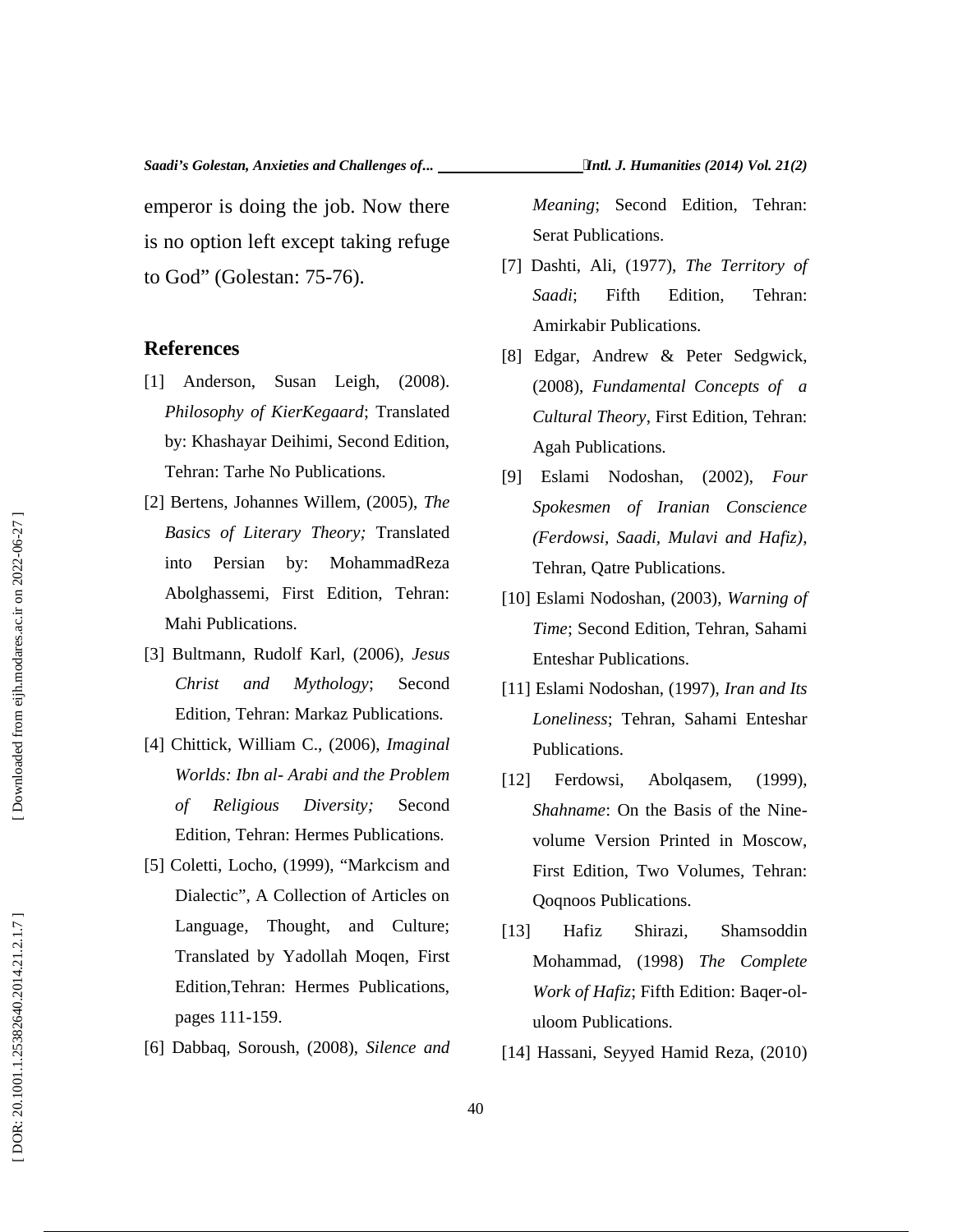*Elements of Understanding a Text*, First Edition, Tehran: Hermes Publications.

- [15] Hakimi, Mahmood, (2006), *The Emperor of Speech Territory*, Third Edition, Tehran: Qalam Publications.
- [16] Heidegger, Martin, (2010), "In Discourse on Thinking"; Translated by Mohammad Reza Jozi; Philosophy and Western Crisis, Translated by Reza Davari Ardakani and others, Third Edition, Tehran: Hermes Publications.
- [17] KierKegaard, Soren, (2009), *Fear and Trembling*, Seventh Edition, Tehran: Nashre Ney Publications.
- [18] Makaryk, Irna Rima, (2006), *Encyclopedia of Contemporary Literary Theory (Approaches, Scholars, Terms*), Translated by Mehran Mohajer & Mohammad Nabavi, Second Edition, Tehran: Agah Publishing House.
- [19] Malekian, Mostafa, (2010), Mehre Mandegar (Articles on Ethics); Second Edition, Tehran: Negahe Moaser Publications.
- [20] Masse, Henry, (1985), *Investigation on Saadi*; Translated by Mohammad

Hossein Mahdavi & Qolamhossein Yusofi, Tehran: Toos.

- [21] Movahhed, Zia, (1995), *Saadi*, Tehran: Tarhe No Publications.
- [22] Mulavi, (1984), *Mathnavi e Maanavi*, Corrected by Nicholson, First Edition, Tehran: Amirkabir Publications.
- [23] Nasr, Seyyed Hossein, (2006), *Knowledge and the Sacred*, Translated by Enshaallah Rahmati, Third Edition, Sohrevardi Office for Research and Publication.
- [24] Palmer, Richard E., (1987), *Hermeneatices: Interpretation on Theory in Schleirmacher*, Dilthey, Heidegger and Gadamaer. U.S.A. Northwestern University Press.
- [25] Qoshiri, Abdolkarim, (2004), *Qoshirie Treatise*, Sixth Edition, Tehran: Elmi va Farhangi Publications.
- [26] Rokhsar e Andishe (Proceedings of the Third Conference of Researches in Persian Literature), 2008, Scientific Association of Persian Literature, and The Research Center for Persian Literature.
- [27] Saadi Shirazi, Moslehoddin, (1995), *Golestan*; Correction and Explanation by Qolamhossein Yusofi, Fourth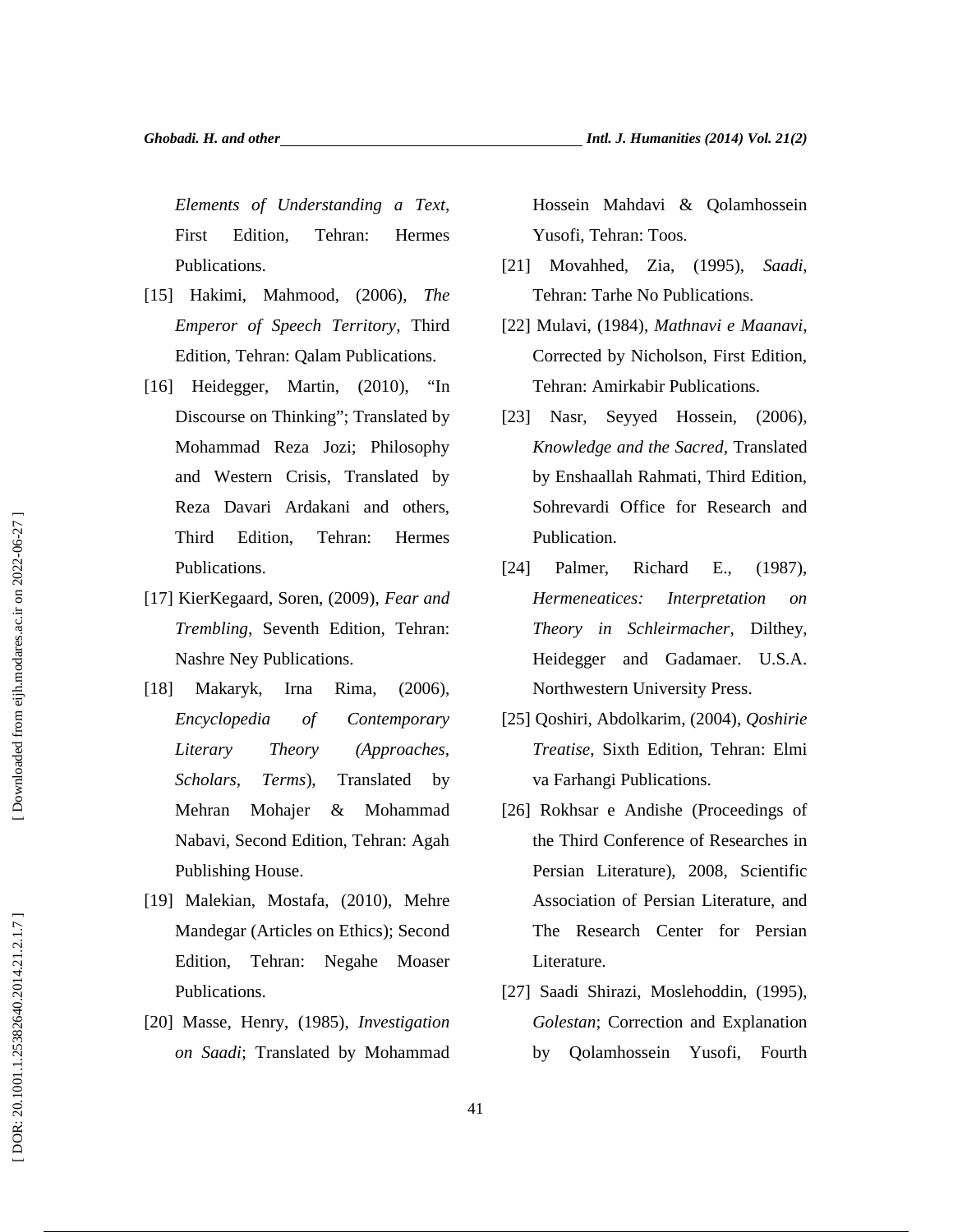Edition, Tehran, Kharazmi Publications.

- [28] Scheler, Max, (2009), *Resentment*; Translated by: Saleh Najafi & Javad Ganji, First Edition, Tehran: Sales Publications.
- [29] Tillich, Paul, (2008), *The Courage to Be*; Fourth Edition, Tehran: Elmi & Farhangi Publications.
- [30] Unamuno, Miguel de, 2009, The Tragic Sense of Life in Men and Nations, Eighth Edition, Tehran: Nahid Publications.
- [31] Verneaux, Roger & Jean Valle, (2008), *Histoire de la Philosophie Contemporaine, Philosophies de l' Existence*; Second Edition, Tehran: Kharazmi Publications.
- [32] Warnock, Mary, (2007), *Existentialism Ethics*; Translated by Masood Olia, First Edition, Tehran: Qoqnoos Publications.
- [33] Weinsheimer, Joel, (2010), *Philosophical Hermeneutics and*

*Literary Theory*, Translated by Masood Olia, Second Edition, Tehran: Qoqnoos.

- Gholam-hossein, (1994), *Ravanhaye Roshan*; Third Edition, Tehran: Behnegar Publications.
- [35] Zarrinkob, Abdolhossein, (1984), *Saadi's Sweet Words*, Tehran: Sokhan Publications.
- [36] Zekr e Jamil e Saadi (Proceedings of the First International Conference of Shiraz), (1985), National Commission of UNESCO.